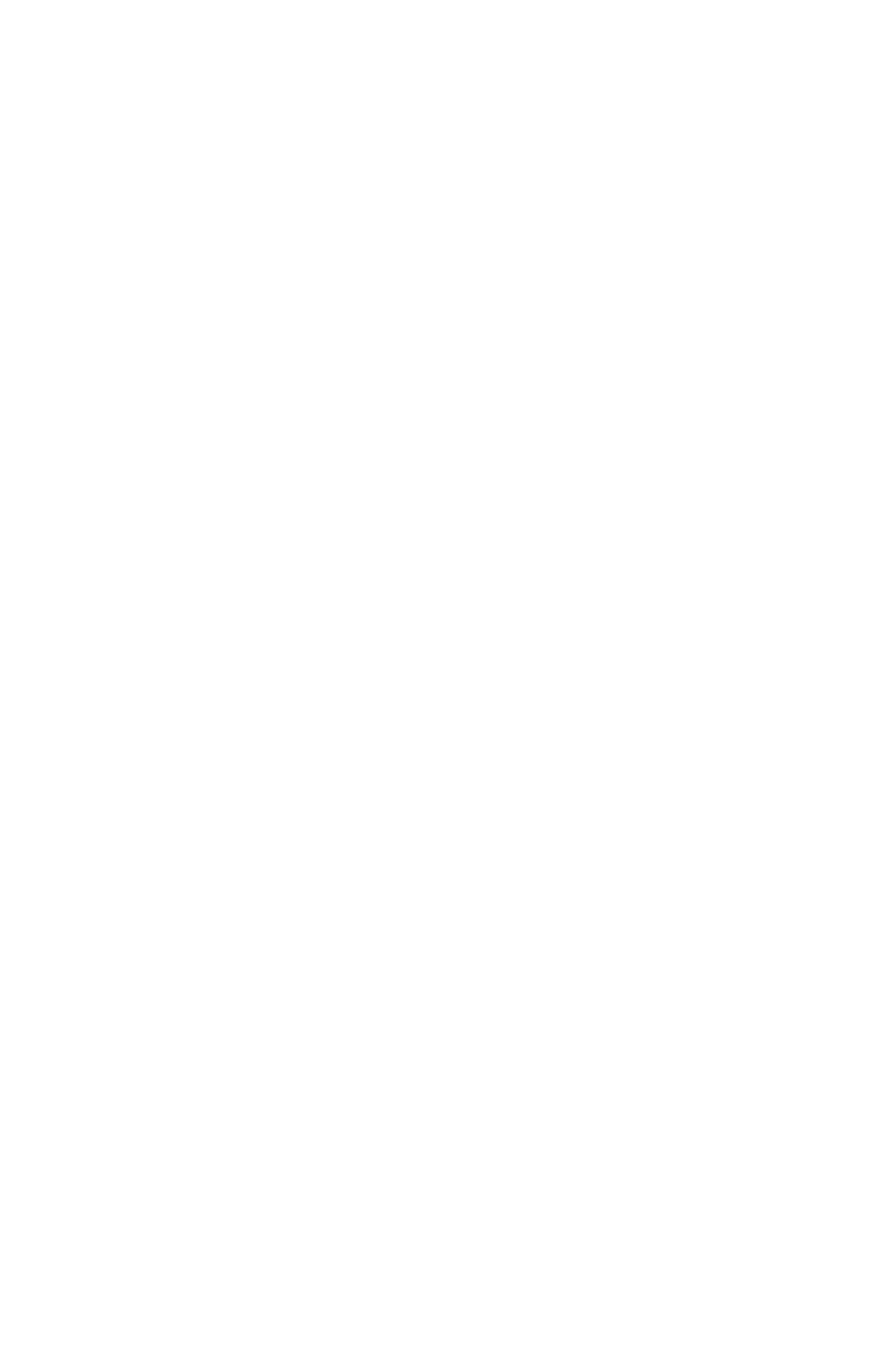

# TMD-55 / TMD-55W Multilogger Thermometer / Wireless Download

# TMD-56 Multilogger Thermometer with USB Download

# Users Manual

June 2010, Rev.1 ©2010 Amprobe Test Tools. All rights reserved. Printed in Taiwan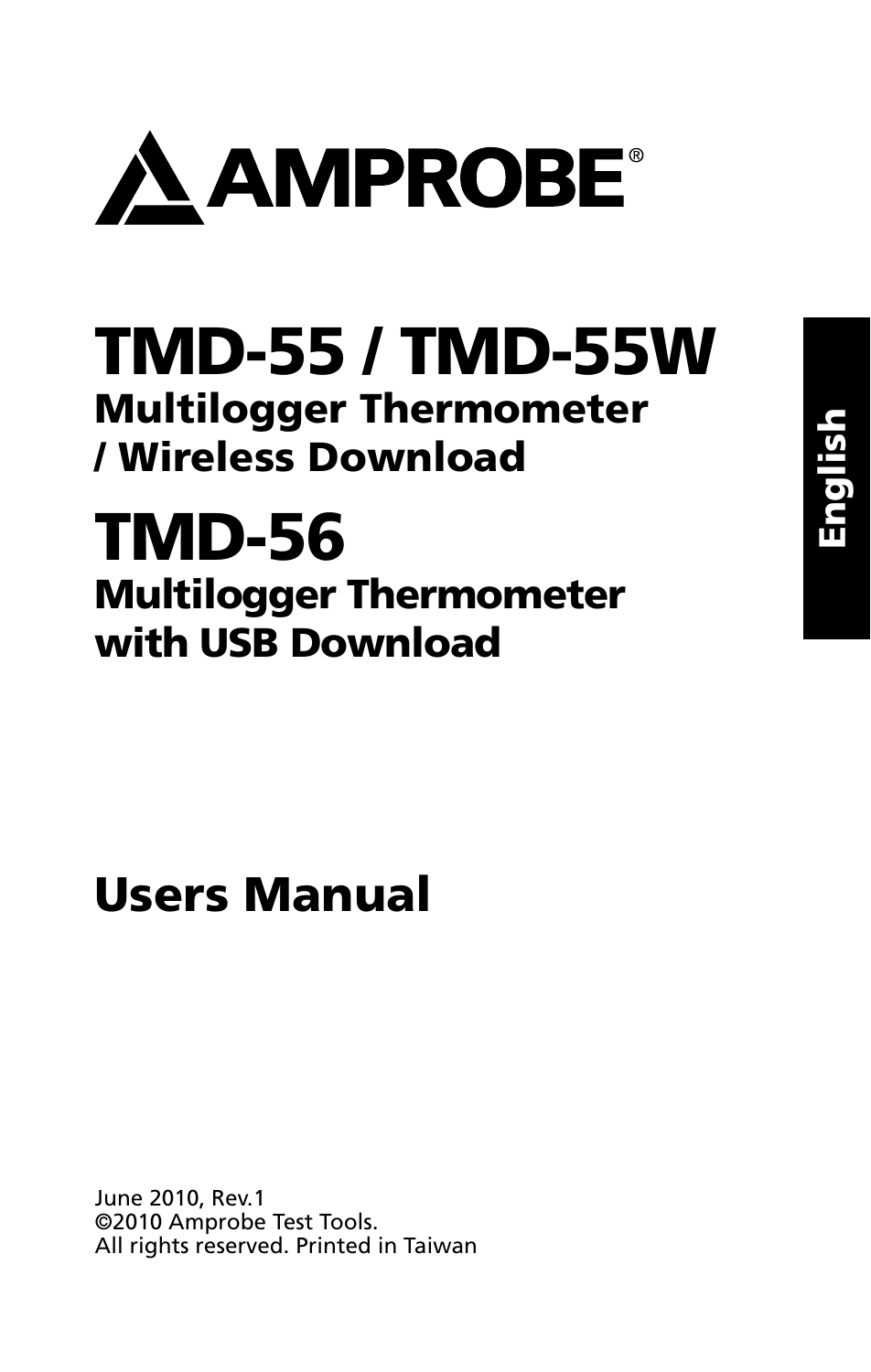#### **Limited Warranty and Limitation of Liability**

Your Amprobe product will be free from defects in material and workmanship for 1 year from the date of purchase. This warranty does not cover fuses, disposable batteries or damage from accident, neglect, misuse, alteration, contamination, or abnormal conditions of operation or handling. Resellers are not authorized to extend any other warranty on Amprobe's behalf. To obtain service during the warranty period, return the product with proof of purchase to an authorized Amprobe Test Tools Service Center or to an Amprobe dealer or distributor. See Repair Section for details. THIS WARRANTY IS YOUR ONLY REMEDY. ALL OTHER WARRANTIES - WHETHER EXPRESS, IMPLIED OR STAUTORY - INCLUDING IMPLIED WARRANTIES OF FITNESS FOR A PARTICULAR PURPOSE OR MERCHANTABILITY, ARE HEREBY DISCLAIMED. MANUFACTURER SHALL NOT BE LIABLE FOR ANY SPECIAL, INDIRECT, INCIDENTAL OR CONSEQUENTIAL DAMAGES OR LOSSES, ARISING FROM ANY CAUSE OR THEORY. Since some states or countries do not allow the exclusion or limitation of an implied warranty or of incidental or consequential damages, this limitation of liability may not apply to you.

#### **Repair**

All test tools returned for warranty or non-warranty repair or for calibration should be accompanied by the following: your name, company's name, address, telephone number, and proof of purchase. Additionally, please include a brief description of the problem or the service requested and include the test leads with the meter. Non-warranty repair or replacement charges should be remitted in the form of a check, a money order, credit card with expiration date, or a purchase order made payable to Amprobe® Test Tools.

#### **In-Warranty Repairs and Replacement – All Countries**

Please read the warranty statement and check your battery before requesting repair. During the warranty period any defective test tool can be returned to your Amprobe® Test Tools distributor for an exchange for the same or like product. Please check the "Where to Buy" section on www.amprobe.com for a list of distributors near you. Additionally, in the United States and Canada In-Warranty repair and replacement units can also be sent to a Amprobe® Test Tools Service Center (see address below).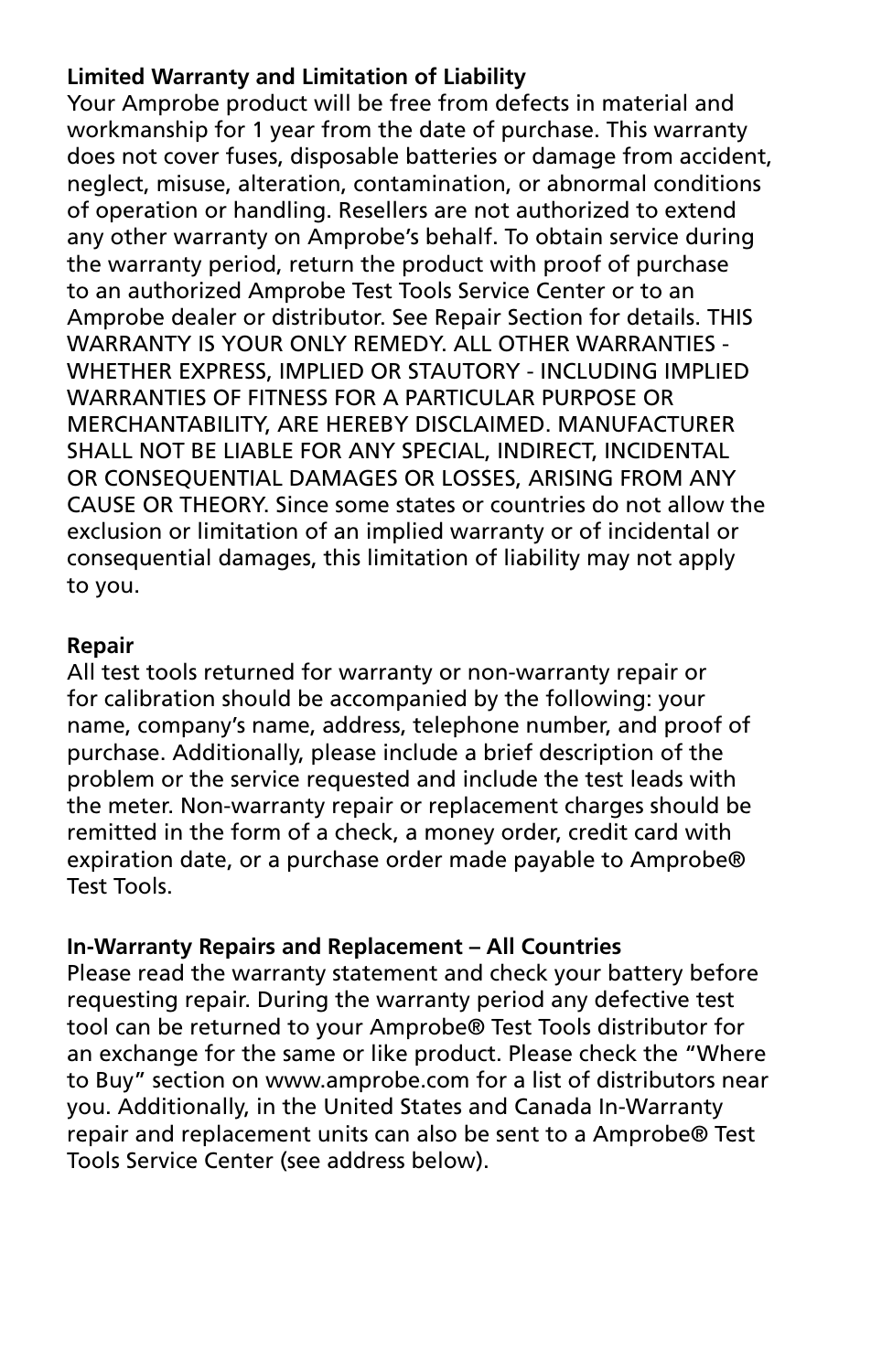**Non-Warranty Repairs and Replacement – US and Canada**

Non-warranty repairs in the United States and Canada should be sent to a Amprobe® Test Tools Service Center. Call Amprobe® Test Tools or inquire at your point of purchase for current repair and replacement rates.

In USA **In Canada** Amprobe Test Tools<br>
Everett. WA 98203 Mississauga. ON L4Z Tel: 877-AMPROBE (267-7623) Tel: 905-890-7600

Mississauga, ON L4Z 1X9

#### **Non-Warranty Repairs and Replacement – Europe**

European non-warranty units can be replaced by your Amprobe® Test Tools distributor for a nominalv charge. Please check the "Where to Buy" section on www.amprobe.com for a list of distributors near you. European Correspondence Address\*

Amprobe® Test Tools Europe In den Engematten 14 79286 Glottertal, Germany Tel.: +49 (0) 7684 8009 - 0 \*(Correspondence only – no repair or replacement available from this address. European customers please contact your distributor.)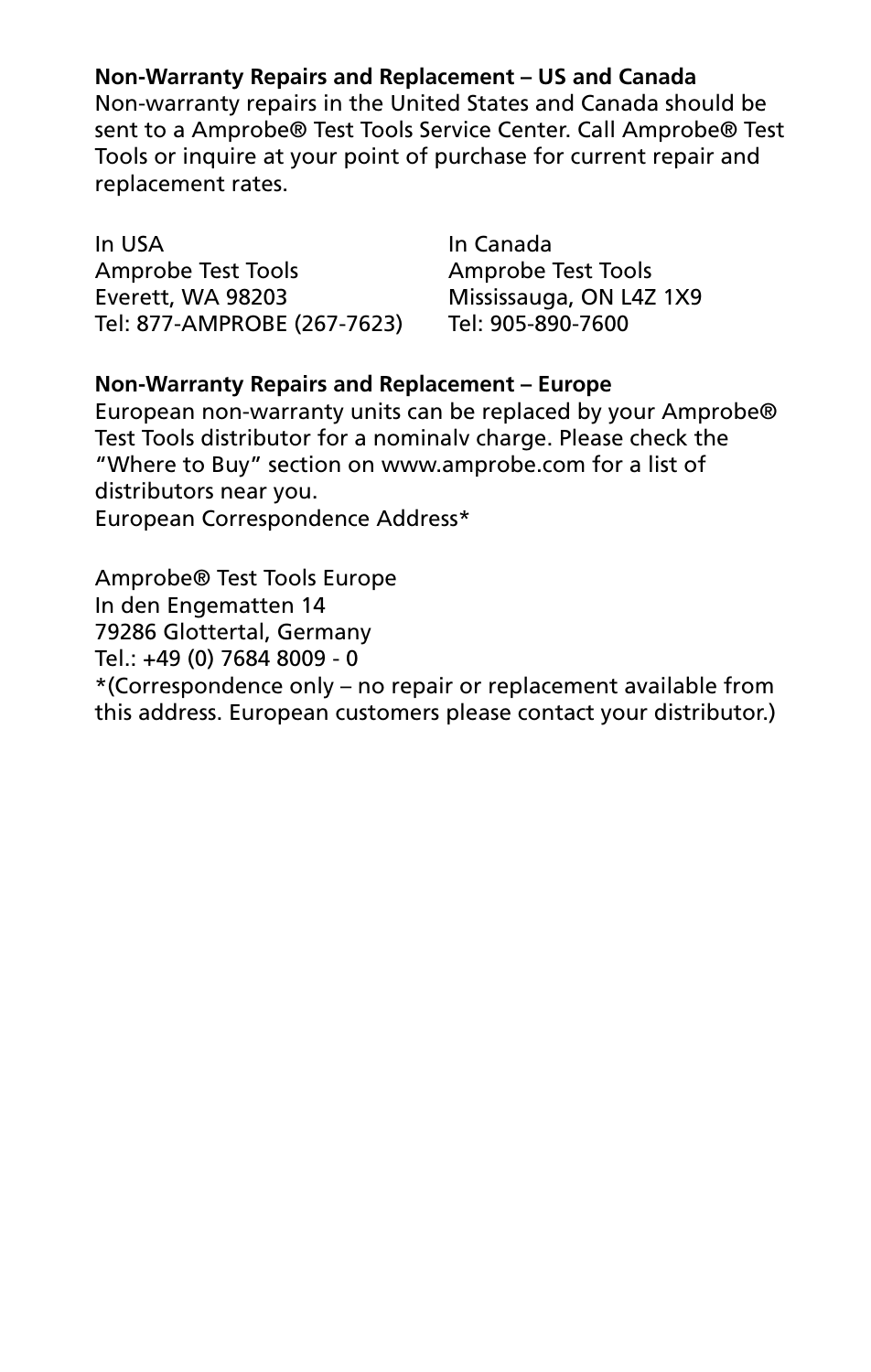#### TMD-55 / TMD-55W / TMD-56



- **1) " " Power Button**
- **2) "°C /°F/[LIMITS]"Button**
- **3) "[INVT]/ "Button**
- **4) "SAVE/READ"Button**
- **5) "LOG/READ"Button**
- **6) "CLR ?/SET [ ]"Button**
- **7) "REL/HOLD"Mode**
- **8) "APO/MAX/MIN"Button**
- **9) "SHIFT/[OFS]" Button**
- **10) "TYPE/T1/T2" Button**
- **11) "TYPE/T1/T2" Button**
- **12) "[TIME]/T1-T2" Button**
- **13) LCD Display**
- **14) T1/T2 Input**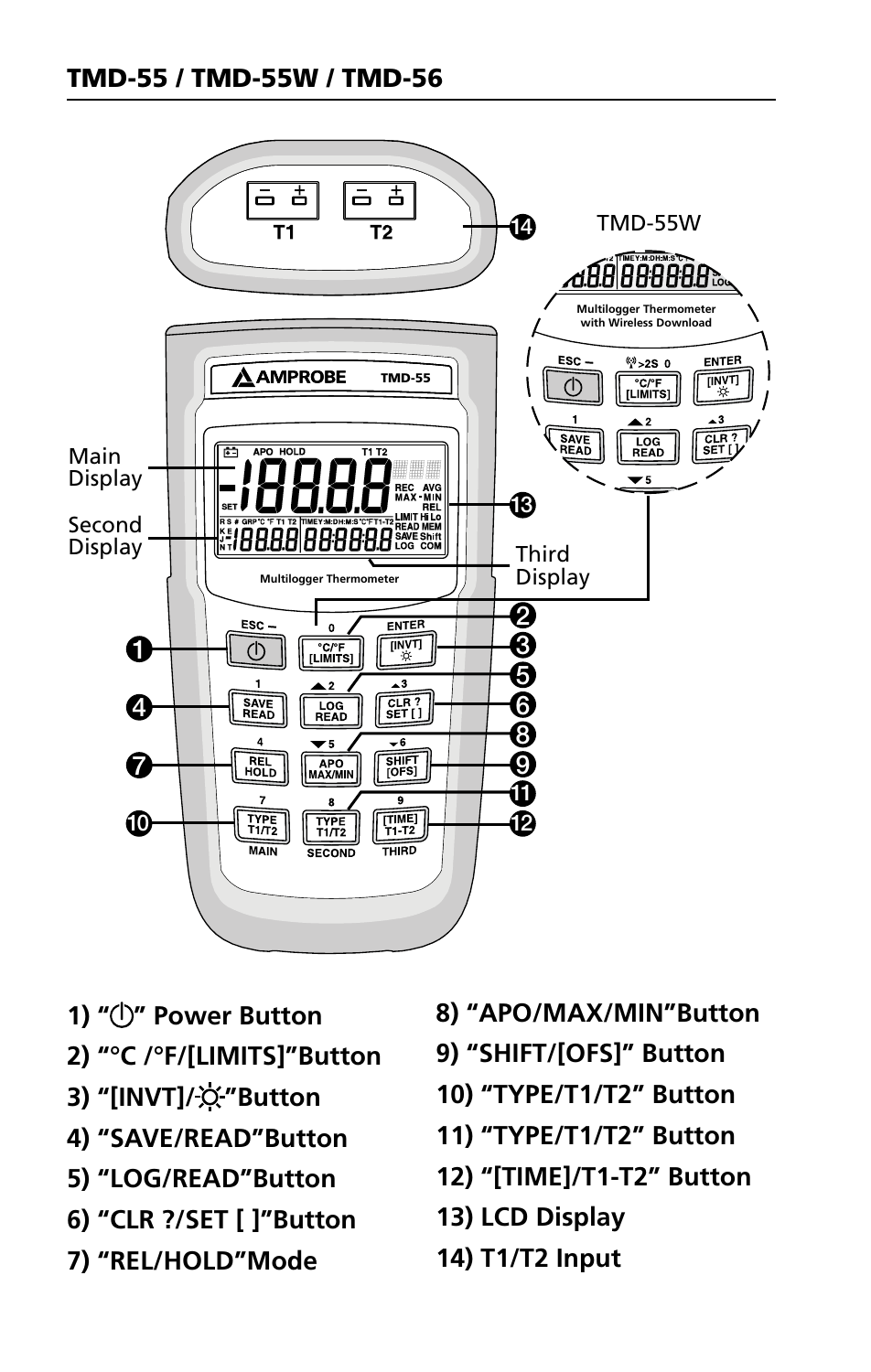**Screen Display**



#### **1)Main display**

- **1.1)**Degrees °C / °F
- **1.2)**Type of T/C thermocouple
- **1.3)**T1 or T2 temperature

#### **2)Second display**

- **2.1)**Degrees °C / °F
- **2.2)**Type of T/C thermocouple

**2.3)**T1 or T2 temperature

### **3)Third display**

- **3.1)**Degrees °C / °F
- **3.2)**Time or Date display
- **3.3)**T1-T2 differential
- **4)MAX/MIN reading**
- **5)Relative mode**
- **6)Hi/Lo Limits comparative mode**
- **7)Data SAVE/LOG and READ mode**
- **8)Shift mode**
- **9)Low BATT display**
- **10)Auto power off**
- **11)Main display DataHOLD mode**
- **12)Wireless Mode (TMD-55W)**
- **13)Commutation mode**
- **14)SET mode**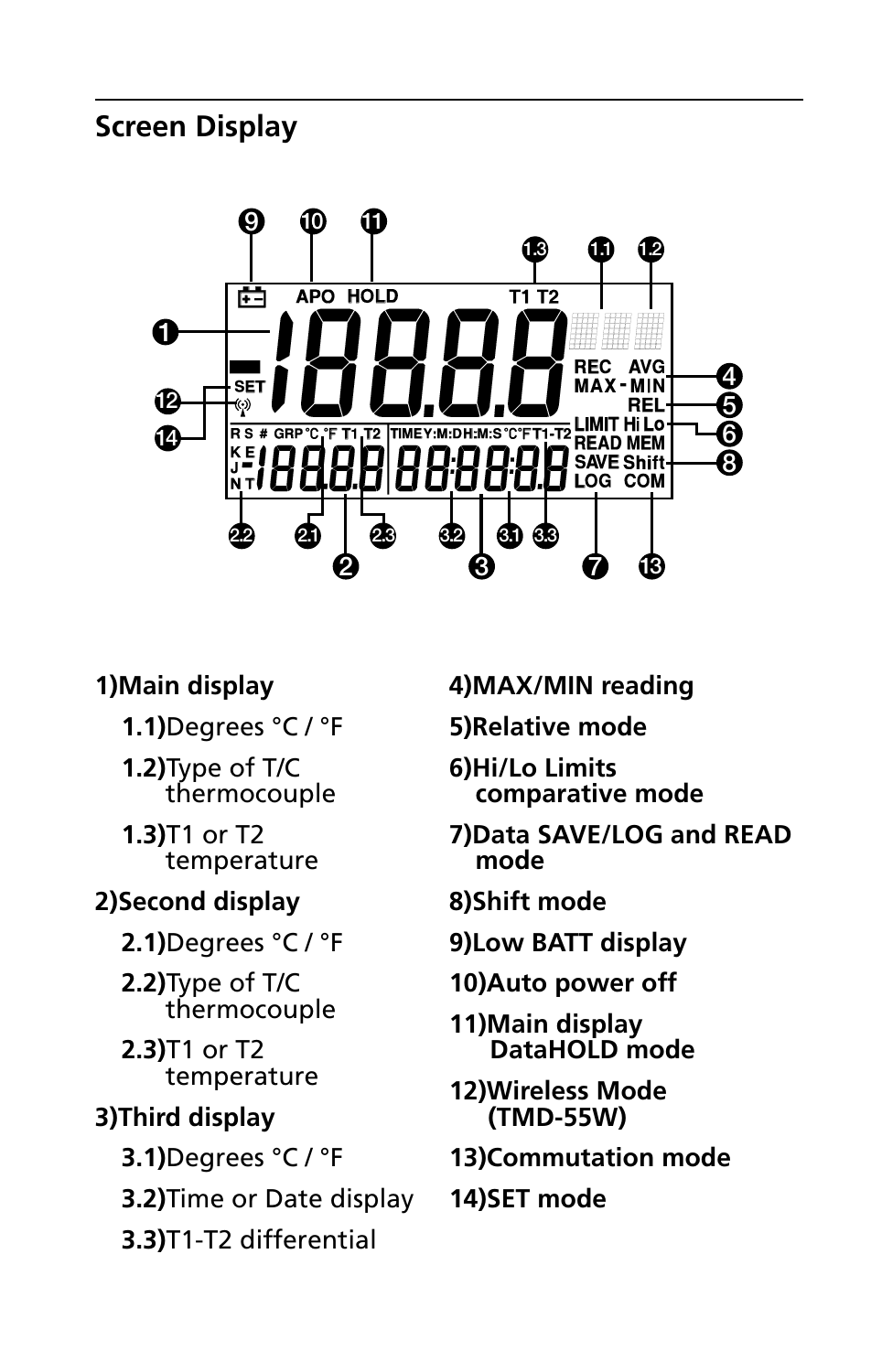# **CONTENTS**

| To check the channel and ID of the mete 8 |  |
|-------------------------------------------|--|
|                                           |  |
|                                           |  |
|                                           |  |
|                                           |  |
|                                           |  |
|                                           |  |
|                                           |  |
| "MAX/MIN" with Time record mode  10       |  |
| "T1/T2" Button (Main display) 11          |  |
| "T1/T2" Button (Second display)  11       |  |
| "[TIME]/T1-T2" Button (Third display) 11  |  |
|                                           |  |
|                                           |  |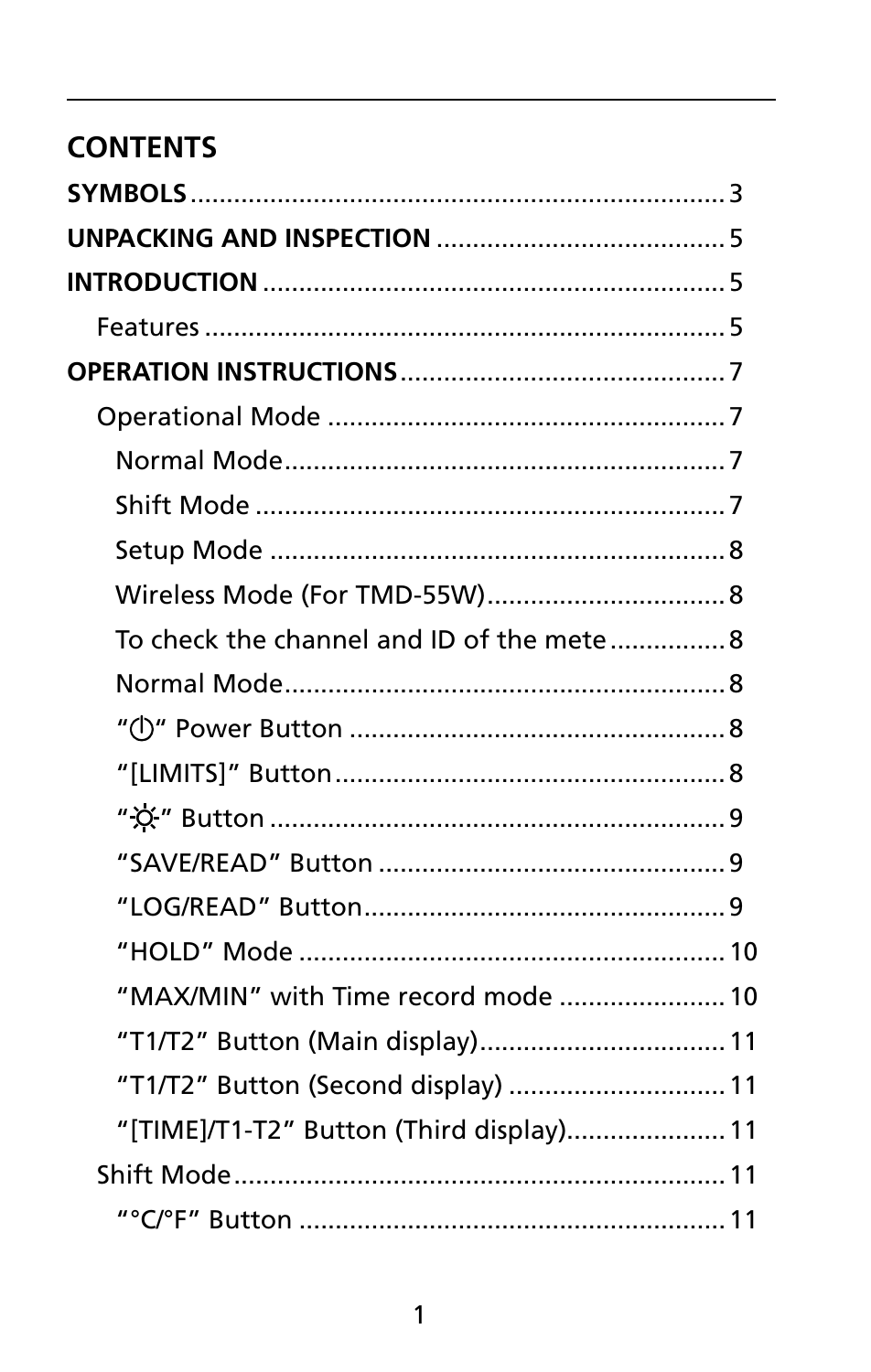| "TYPE" Button (Main display)  13  |  |
|-----------------------------------|--|
| "TYPE" Button (Second display) 14 |  |
|                                   |  |
|                                   |  |
|                                   |  |
|                                   |  |
|                                   |  |
|                                   |  |
|                                   |  |
|                                   |  |
|                                   |  |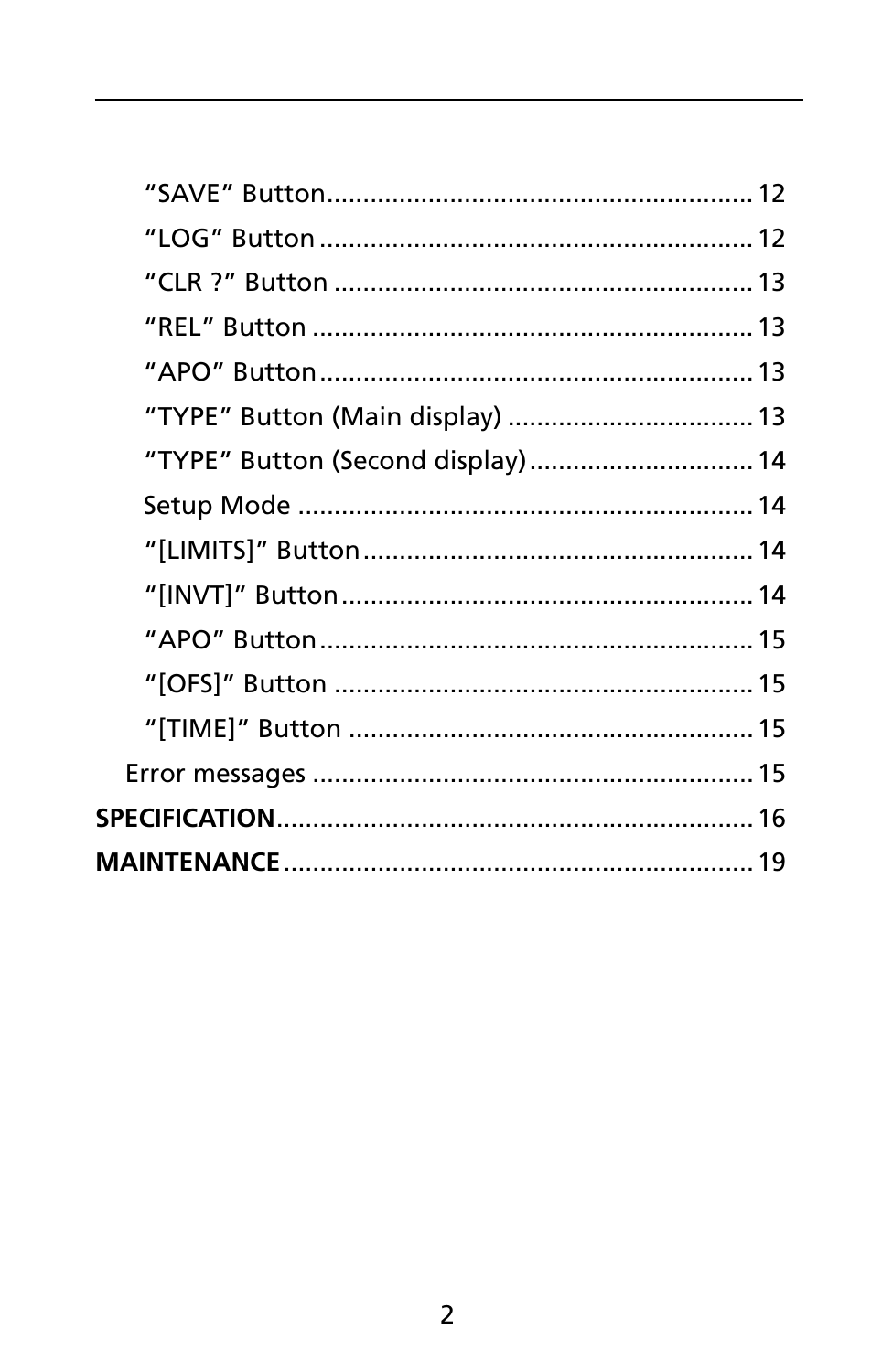## **SYMBOLS**

| △  | Caution! Refer to the explanation in this Manual               |
|----|----------------------------------------------------------------|
|    | $C \in \mathcal{C}$ Complies with European Directives          |
| FC | Tested Comply With FCC Standards                               |
| ▩  | Do not dispose of this product as unsorted<br>municipal waste. |

## �*WARNING and PRECAUTIONS*

- *To avoid electrical shock, do not use this instrument when working voltages at the measurement surface over 24V AC or DC.*
- *To avoid damage or burns, do not make temperature measurement in microwave ovens.*
- *Repeated sharp flexing can break the thermocouple leads. To prolong lead life, avoid sharp bends in the leads, especially near the connector.*

## **Federal Communications Commission**

The devices TMD-55W are complied with Part 15 of the FCC Rules.

Operation is subject to the following two conditions: (1) this device may not cause harmful interference, and (2) this device must accept any interference received,including interference that may cause undesired operation.

## **Note**

The equipments TMD-55W have been tested and found to comply with the limits for a Class B digital device, pursuant to Part 15 of the FCC Rules.

These limits are designed to provide reasonable protection. This equipment generates, uses and can radiated radio frequency energy and, if not installed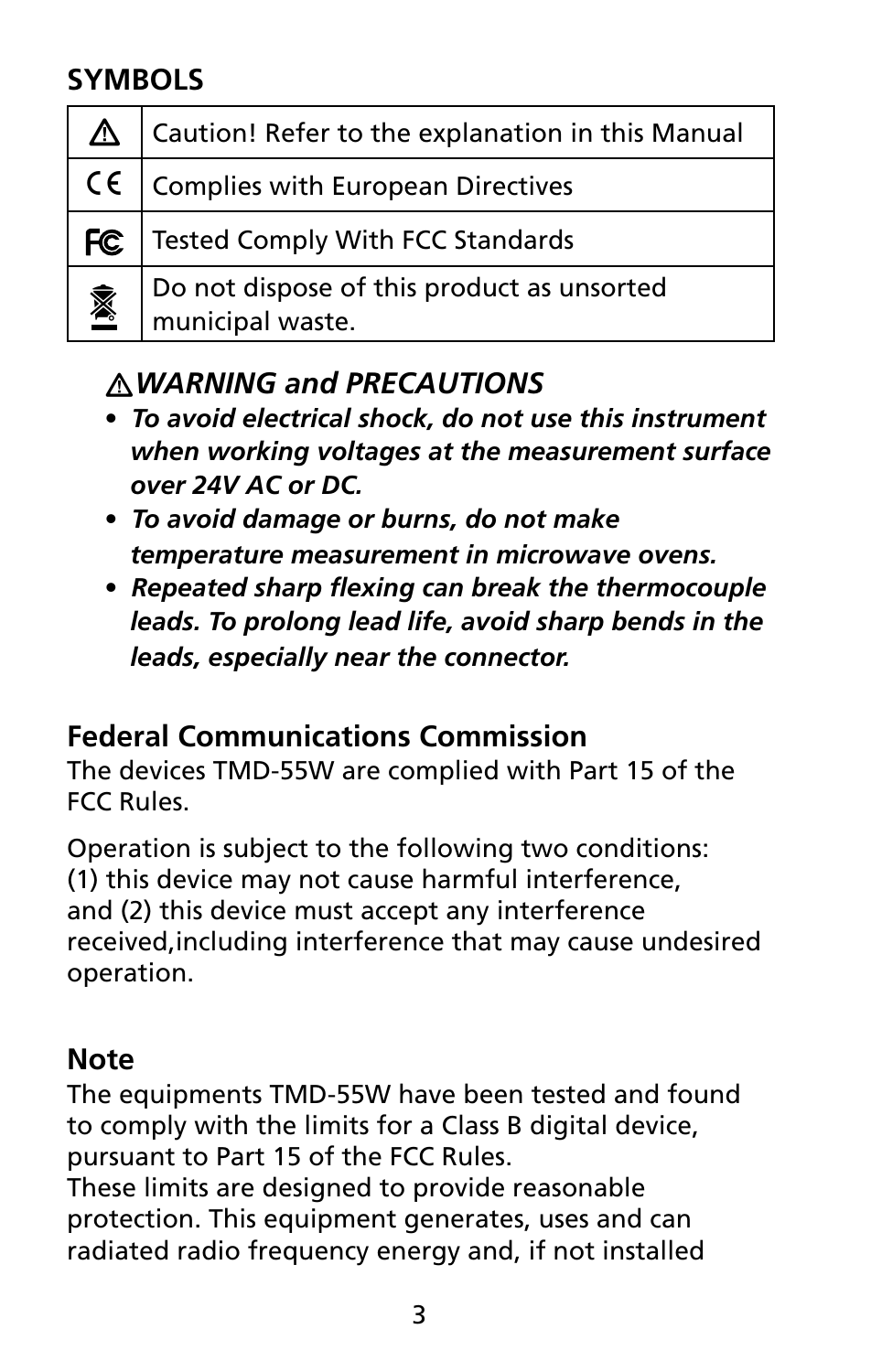and used in accordance with the instructions, may cause harmful interference to radio communications. However, there is no guarantee that interference will not occur in a particular installation if this equipment does cause harmful interference to radio or television reception, which can be determined by turning the equipment off and on, the user is encouraged to try to correct the interference by one or more of the following measures:

- Reorient or relocate the receiving antenna.- Increase the separation between the equipment and receiver.
- Connect the equipment into an outlet on a circuit different from that to which the receiver is connected.
- Consult the dealer or an experienced radio/TV technician for help.

Shielded interface cables must be used in order to comply with emission limits.

Changes or modifications not expressly approved by the party responsible for compliance could void the user's authority to operate the equipment.

## **Wireless Note**

Wireless receiver must keep a distance at least 40cm from the meter and meter to meter distance must be at least 30cm.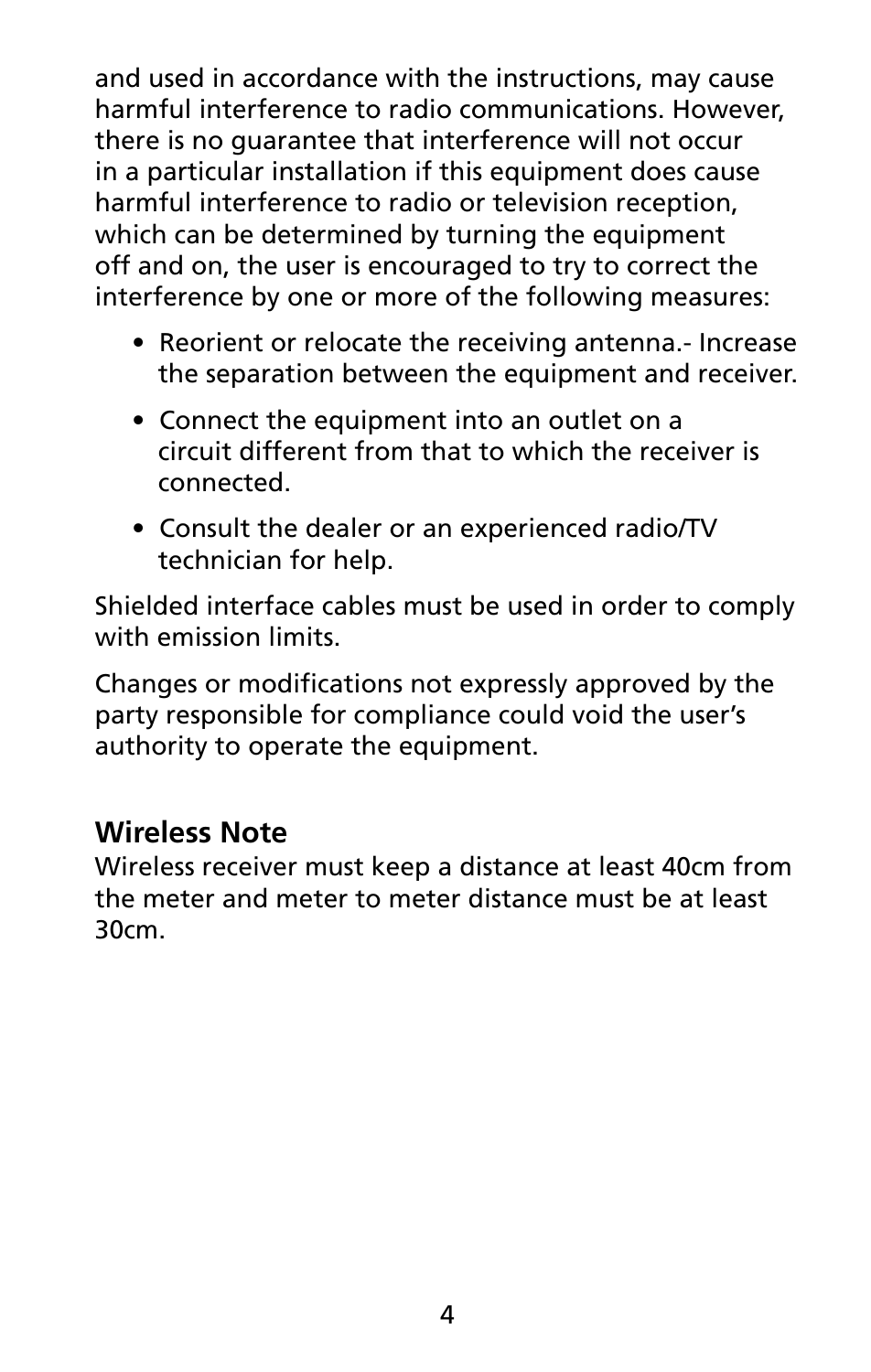## **Unpacking and Inspection**

Your shipping carton should include:

- 1 Meter
- 1 Manual
- 1 USB Cable (TMD-56)
- 1 Software CD ROM (TMD-56 / TMD-55W)
- 4 AAA Batteries
- 2 K type Thermocouple
- 1 Plain white box

If any of the items are damaged or missing, return the complete package to the place of purchase for an exchange.

## **INTRODUCTION**

TThe instrument is a portable digital thermometer that measures external thermocouples of type K, J, R, S, T, E, N. The thermocouples types comply with the N.I.S.T. – ITS 90 standard reference temperature/voltage tables. The thermometer features a dual thermocouple input and an adjustable T/C offset.

## **Features**

#### **TMD-55 and TMD-55W**

- Wireless two ways transmission. (TMD-55W only)
- Dual input function.
- Basic accuracy: 0.05%
- **2 Channel Temperature Measuring:** T1, T2 for various thermocouples.
- **Triple displays with set-able backlight:** MAIN display for T1, T2. SECOND display for T1, T2.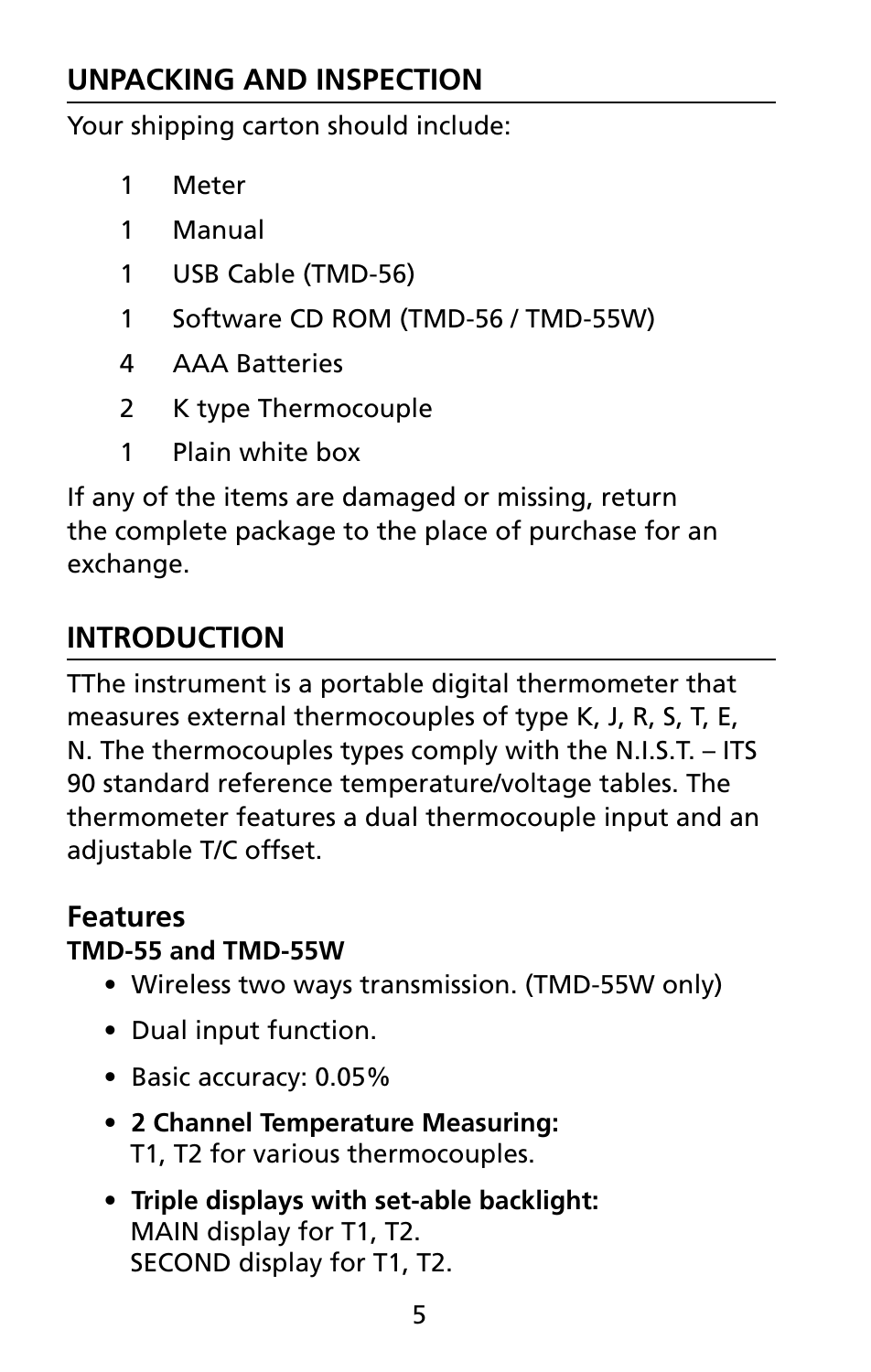THIRD display for T1- T2, TIME.

DATA LOGGER function

- **Data logger capacity: Save data:** 128 samples with read-time data. **Data logger:** 16 sets, Maximum 1024 data capacity. Easy Reads Data with down and up key on meter.
- T/C Offset Adjust.
- REC, MAX, MIN, MAX-MIN, AVG, REL, HOLD functions.
- T1, T2, T1-T2, Time and Memory No.
- Resolution 0.1°C/1°C, 0.1°F/1°F.
- Warning beeper with Hi/Lo setting.
- TIME, Record interval, APO time setting.
- Real time clock with calendar.
- Selectable Auto Power Off function.

#### **TMD-56**

- USB Port provides excellent user interface.
- DC 12V adapter.
- Basic accuracy: 0.05%.
- Dual inputs with K/J/E/T/R/S/N thermocouple.
- Triple display with settable backlight.
- Real time clock and calendar.
- **Data logger capacity: Save data:** 256 samples with real time data. **Data logger:** 16 sets, Max 16000 data capacity. Easy read data with uP/down keys.
- Selectable Auto Power Off function.
- Warning beeper with Hi/Lo setting.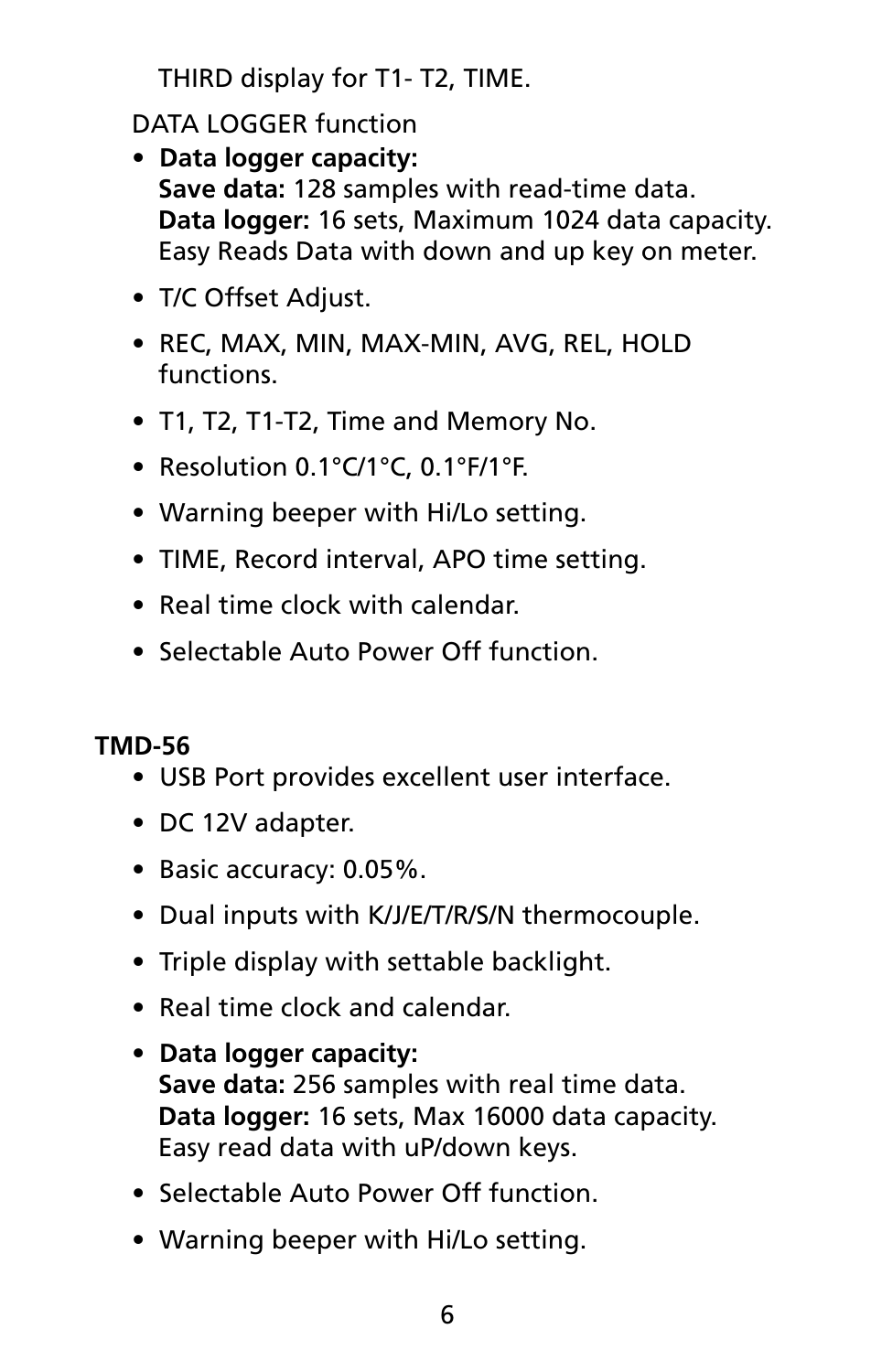- MAX/MIN/AVG/REL/HOLD function.
- MAIN display for T1/T2.
- SECOND display for T1/T2.
- THIRD display for T1-T2, with real time clock and calendar.

#### **Model Difference:**

| Model          | <b>Memories</b>        | <b>Wireless</b> | <b>USB</b> | <b>DC IN</b> |
|----------------|------------------------|-----------------|------------|--------------|
| <b>TMD-55</b>  | Save 128,<br>Log 1024  | x               | x          | X            |
| <b>TMD-56</b>  | Save 256,<br>Log 16000 | x               |            | ν            |
| <b>TMD-55W</b> | Save 128,<br>Log 1024  |                 | x          | x            |

## **OPERATING INSTRUCTIONS**

#### **Operational Mode**

There are three operation modes-Normal, Shift, and Setup Mode.

#### **Normal Mode**

This is the default mode, the operating functions for the normal mode are printed on the top of each button in white.

#### **Shift Mode**

The operating functions for the shift mode are printed in white on the buttons. While in the normal mode, press the "**SHIFT**" button to switch to shift mode. At the lower-right corner of the display, the word "**Shift**" is displayed to indicate shift mode. To switch back to normal mode, press the "**SHIFT**" button again.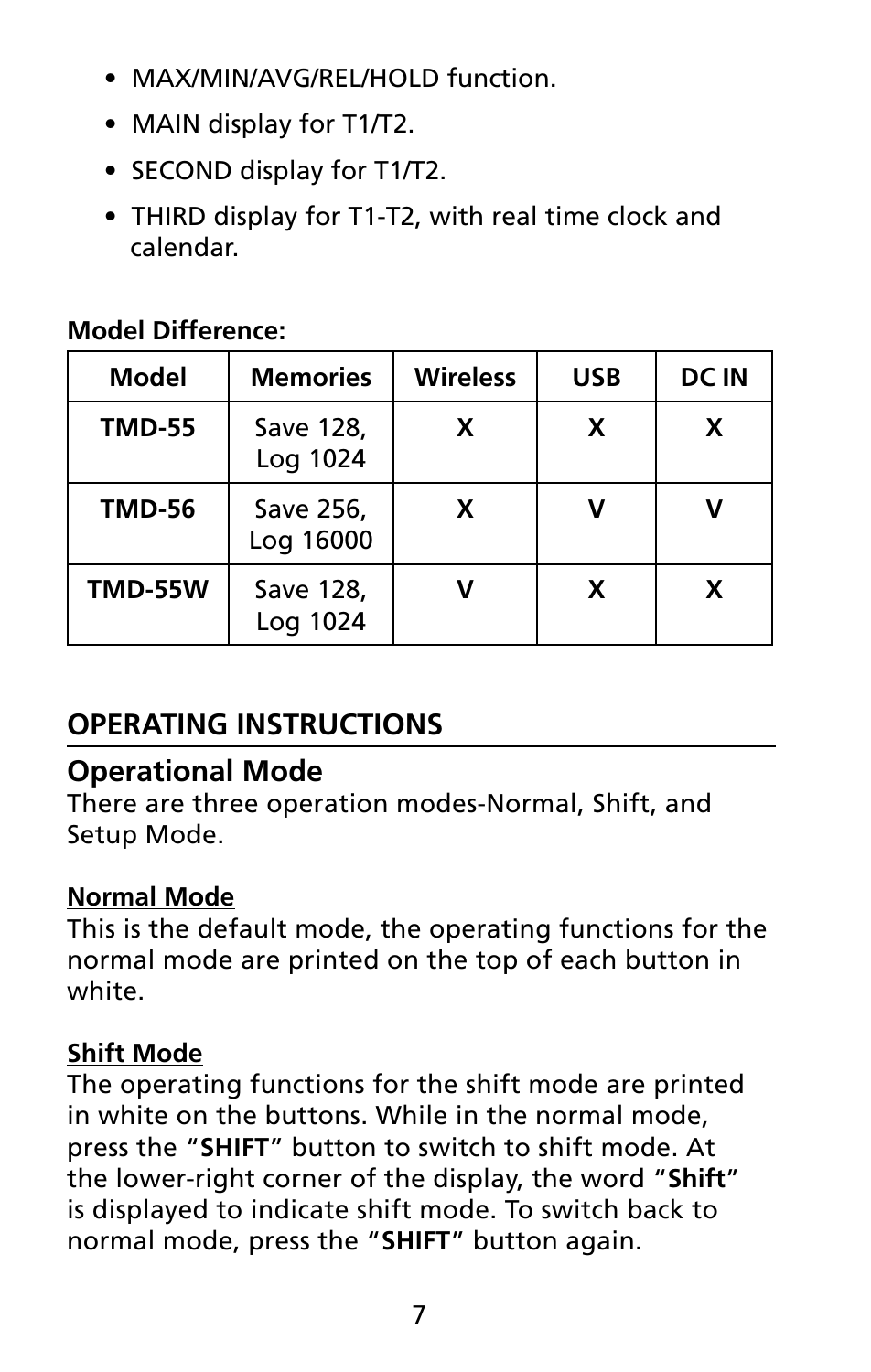#### **Setup Mode**

Press the "**SET[ ]**" button in normal mode to switch to setup mode, the indicator "**SET**" is shown on the left side of the display. To switch back to normal mode, press "**SET[ ]**" button.

#### **Wireless Mode**

Press the " $\binom{n}{k}$ " key for more than two seconds to start wireless function. Press the "(v)" key again for another two seconds to stop wireless function. The wireless mode will shut down if there is no wireless signal for two minutes.

To SET CH/ID to 00,00, by pressing "**T1-T2**" key and " " power key for more than 6 seconds with the meter powered down. The meter will set channel and ID to 00,00 status. The second display will show 00, which means that the channel and ID has been set to 00.

#### **To check the channel and ID of the meter**

When the meter is off press " $\frac{C^{\text{CF}}}{L}$ " key and " $\bigcirc$ " for 5 seconds, LCD's main display will show channel number, the second display will show ID number.

## **Normal Mode**

The following functions can only be used in the normal mode.

#### **" " Power Button**

The  $"$  $\mathbb{O}"$  key turns the thermometer on or off. When enter data REC mode, the power off function is disabled.

#### **"[LIMITS]" Button (only Main display)**

The limits function will alert the user when a measurement exceeds a specified limit. To set the limit values, refer to limits function in the setup mode. Press the "**[LIMITS]**" button to activate the limits function; the word "**LIMIT**" should be displayed on the LCD.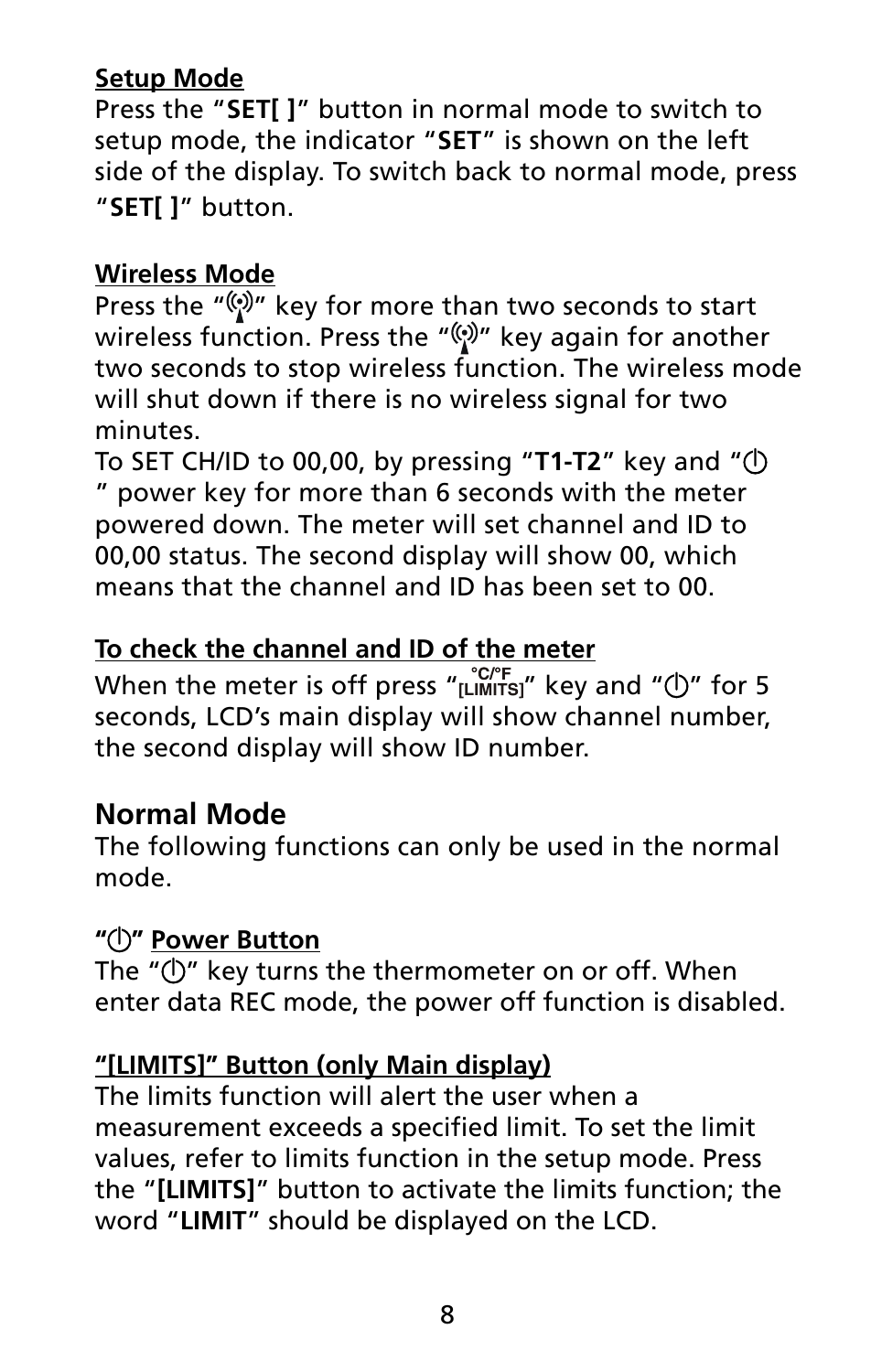When the value of the main display exceeds the Hi limit. the word "**Hi**" will be displayed and the thermometer will beep in a pulsed tone. If the value of the main display is lower then the Lo limit, the word "**Lo**" will be displayed and the thermometer will beep in a continuous tone. To exit the limits function, press the "**[LIMITS]**" button.

#### **" " Button**

The backlight function is represented by this button " $\alpha$ ". Pressing the button will turn on or off the LCD backlight. The backlight will turn off automatically after.

#### **"SAVE/READ" Button**

The read data function works in conjunction with the save function in the shift mode, it is used for reading saved data. The save function can be activated in shift mode. Press the "**SAVE/READ**" button to read saved data; the word "**READ**" should be displayed on the LCD. To navigate around the save data table, press the overlay "**SECOND**" button until the "**#**" sign is displayed on the second display. The location of the read pointer within the saved data table will be displayed. The arrow buttons on the overlay are used for scrolling through the saved data. Press the smaller arrows " $\blacktriangle$ " or " $\nabla$ " to step through the data one at a time. Press the larger arrows  $"\triangle"$  or " $\nabla"$  to step through the data ten at a time. Pressing the overlay "**ESC**" button deactivates the read data function.

#### **"LOG/READ" Button**

The read log function works in conjunction with the log function. It is used for reading logged data. The log function can be activated in the shift mode. Press the "**LOG/READ**" button to activate the log read function; the word "**READ**" is displayed on the LCD. Press the overlay "**SECOND**" button to rotate through following display menus: T1, T2, GRP, and #. T1 and T2: Displays the T1 or T2 saved data. **GRP:**Displays the current group number. **#:**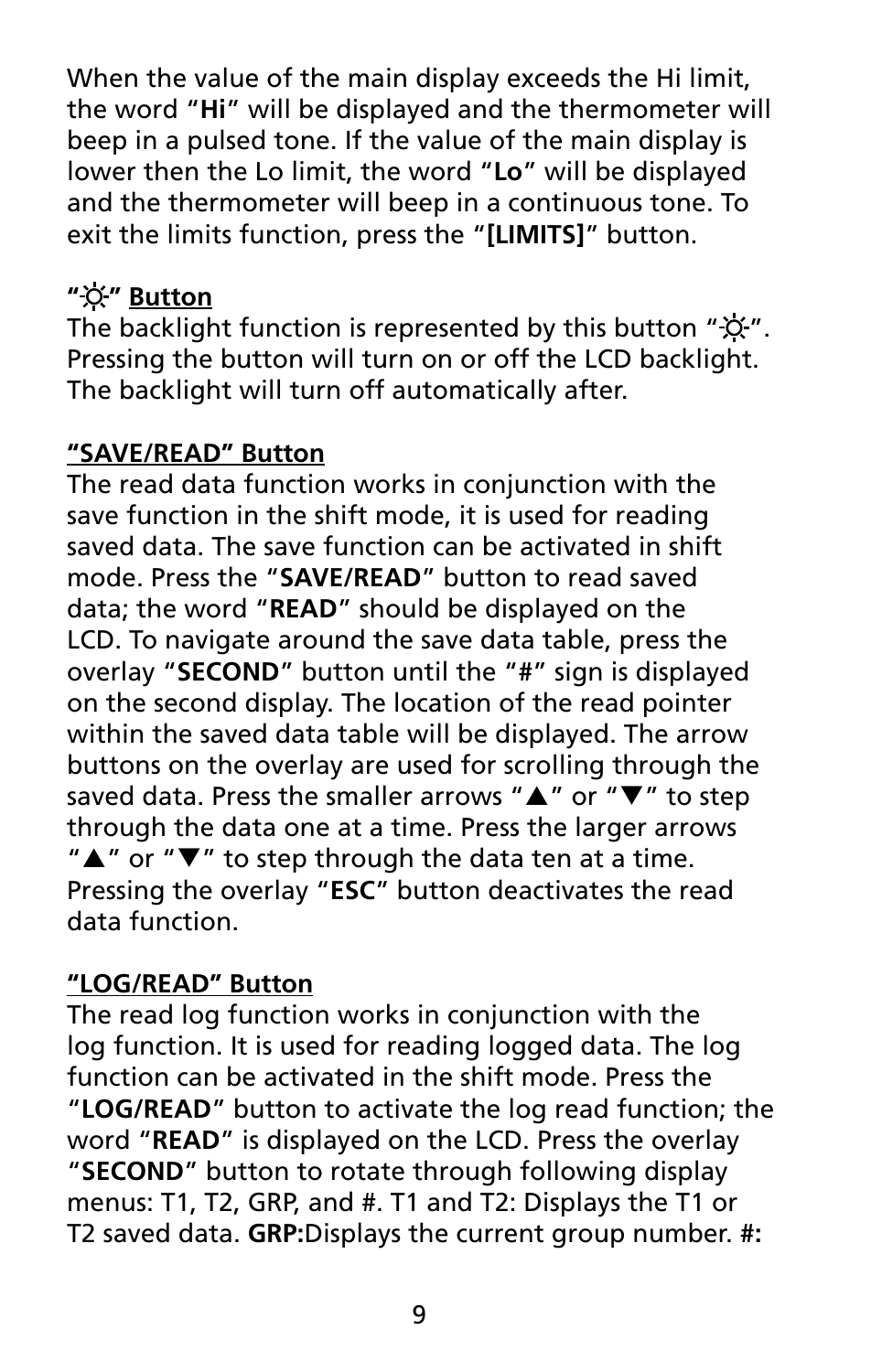Displays the current location of the read pointer within a selected group. The arrow buttons on the overlay are used for scrolling through the data and groups. Press the smaller arrows " $\blacktriangle$ " or " $\nabla$ " to step through the logged data or groups one at a time. Press the larger arrows " $\blacktriangle$ " or  $\mathbf{w}$  to step through the data or groups ten at a time. To navigate the logged data and groups, press the overlay "**SECOND**" button until GRP appears in the second display panel. Then select the group using the arrows. Press the "**SECOND**" button again until the "**#**" sign is displayed. The location of the read pointer in the selected group will be displayed. Use the arrows to scroll through the data. Pressing the overlay "**ESC**" button deactivates the read data function.

#### **"HOLD Mode" (only Main display)**

When HOLD mode is selected, the thermometer holds the present readings and stops all further measurements. To activate the data hold mode, press the "**HOLD**" key, and "**HOLD**" is displayed on the LCD. Pressing the "**HOLD**" key again cancels the function, and the instrument will automatically resume measurements.

#### **"MAX/MIN" with Time record mode (only Main display)**

The "**MAX/MIN**" function records the highest and lowest value recorded, and it calculates the average reading, and the differences of MAX to MIN. Press "**MAX/MIN**" key to enter the MAX/MIN recording mode. The beeper emits a tone when a new minimum or maximum measurement is recorded. Press the "**MAX/MIN**" key again to rotate through the current readings: **MAX:** The highest measurement recorded. **MIN:** The lowest measurement recorded. **MAX-MIN:** The difference of the highest and the lowest measurement. **AVG:** The average values of the measurements.

This mode works in conjunction with the hold function, pressing the "**HOLD**" key will stop the recording and measurements (Previously recorded readings are not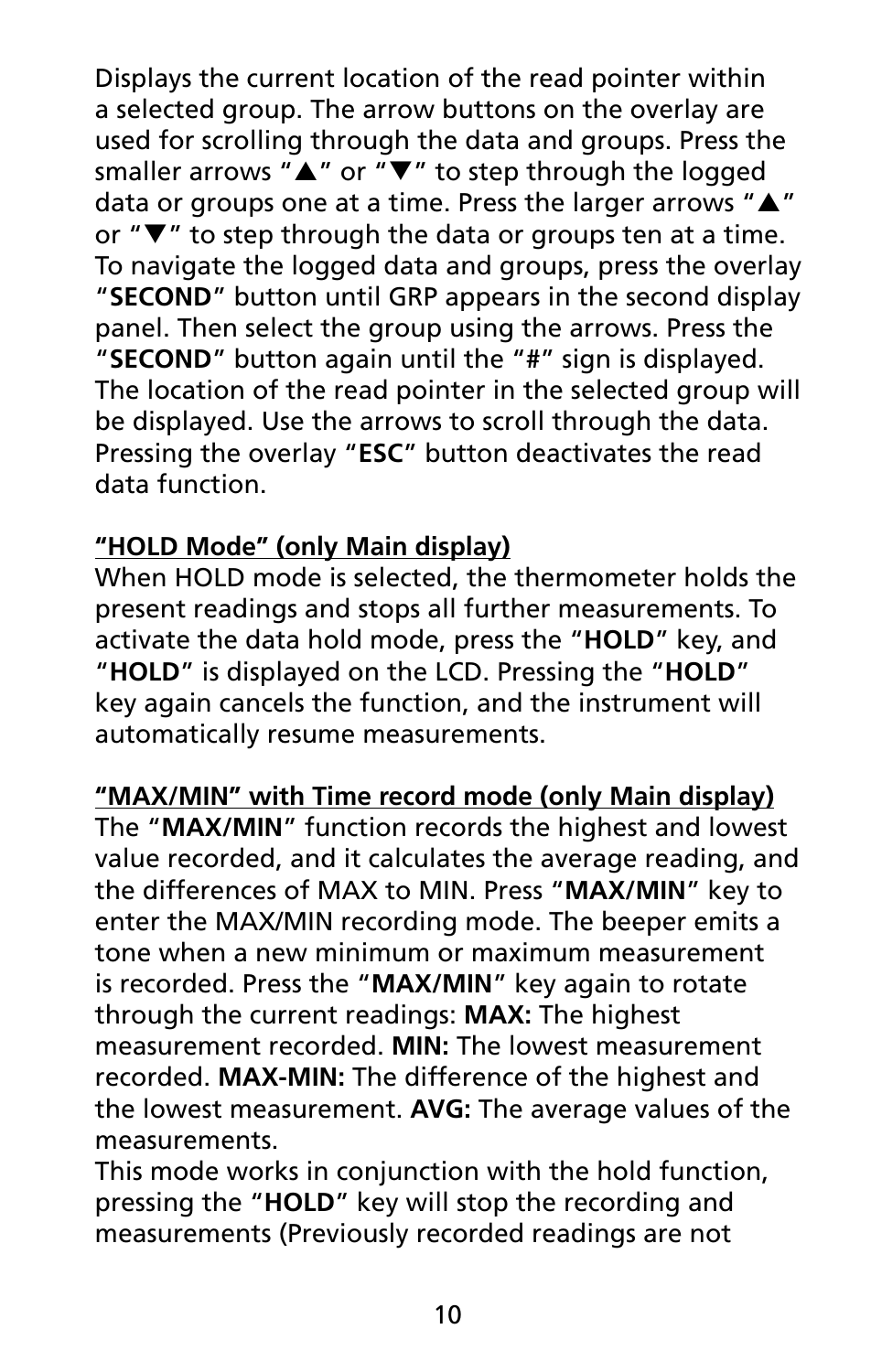erased). Press "**HOLD**" key again to resume recording and measurements. To prevent accidental loss of MIN, MAX and AVG data, the MAX/MIN function can only be cancelled by pressing and holding down the "**MAX/MIN**" key for more then 2 seconds. The automatic power-off feature, and the power, "°**C/**°**F**", "**REL**", "**SET**", "**Hi/Lo LIMITS**", "**TYPE**", "**T1/T2**" keys are also disabled.

#### **"T1/T2" Button (Main display)**

The input selection button "**T1/T2**" selects the input for the main display, T1 thermocouple or T2 thermocouple. Press the "**T1/T2**" button to switch between the two inputs. When meter is turned on, it is set to the display that was last in use.

### **"T1/T2" Button (Second display)**

The input selection button "**T1/T2**" selects the input for the second display, T1 thermocouple or T2 thermocouple. Press the "**T1/T2**" button to switch between the two inputs. When meter is turned on, it is set to the display that was last in use.

#### **"[TIME]/T1-T2" Button (Third display)**

The input selection button "**T1-T2**" selects the system time and date, or the differential between the two thermocouples (T1-T2) for the third display. Press the "**T1- T2**" button to switch the display options. When meter is turned on, it is set to the display that was last in use.

## **Shift Mode**

The following functions can only be used in the shift mode.

#### **"°C/°F" Button**

Press the "°**C/**°**F**" key to select the temperature scale, readings can be displayed in Celsius (°C) or Fahrenheit (°F). When the thermometer is turned on, it is set to the temperature scale that was last in use.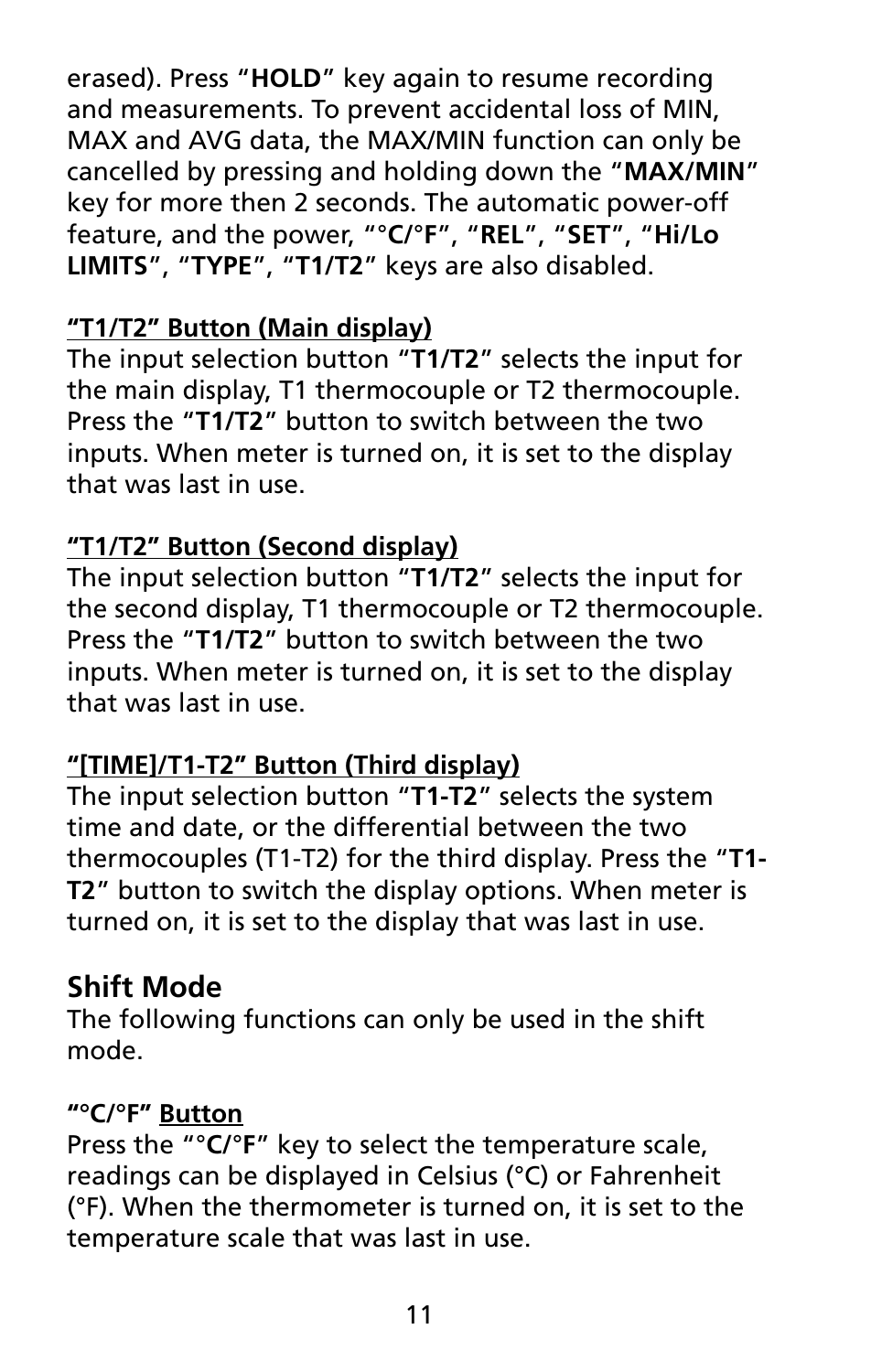#### **"SAVE" Button (TMD-56 except)**

The save function stores the T1, T2 data in a nonvolatile memory. Press the "**SAVE**" button to save the current data, the word SAVE is displayed to indicate the data has been saved. The built in memory can store up to 128 data. The data can be read using the read function in the normal mode.

#### **"SAVE" Button (TMD-56)**

The save function stores the T1, T2 data in a nonvolatile memory. Press the "**SAVE**" button to save the current data, the word SAVE is displayed to indicate the data has been saved. The built in memory can store up to 256 data. The data can be read using the read function in the normal mode.

#### **"LOG" Button (TMD-56 except)**

The data log function continuously records the data according to a specified time interval. The time interval can be set using the interval setup function [INVT] in the set up mode. Press the "**LOG**" button to activate the log function; the indicators "**LOG**" and "**MEM**" will be displayed on the LCD. There are 16 groups that are used for storing the log data, and each group uses 64 data slots. If the current log session exceeds 64 data points, the log function will automatically use the next group to store the following data. A maximum of 1024 data points can be saved in one log session. Press the "**LOG**" button again to exit the data log function.

#### **"LOG" Button (TMD-56)**

The data log function continuously records the data according to a specified timeinterval. The time interval can be set using the interval space setup function [INVT] in theset up mode. Press the "**LOG**" button to activate the log space function; the indicators "**LOG**" and "**MEM**" will be displayed on the LCD. There are 16 groups that are used for storing the log data. A maximum of 16,000 data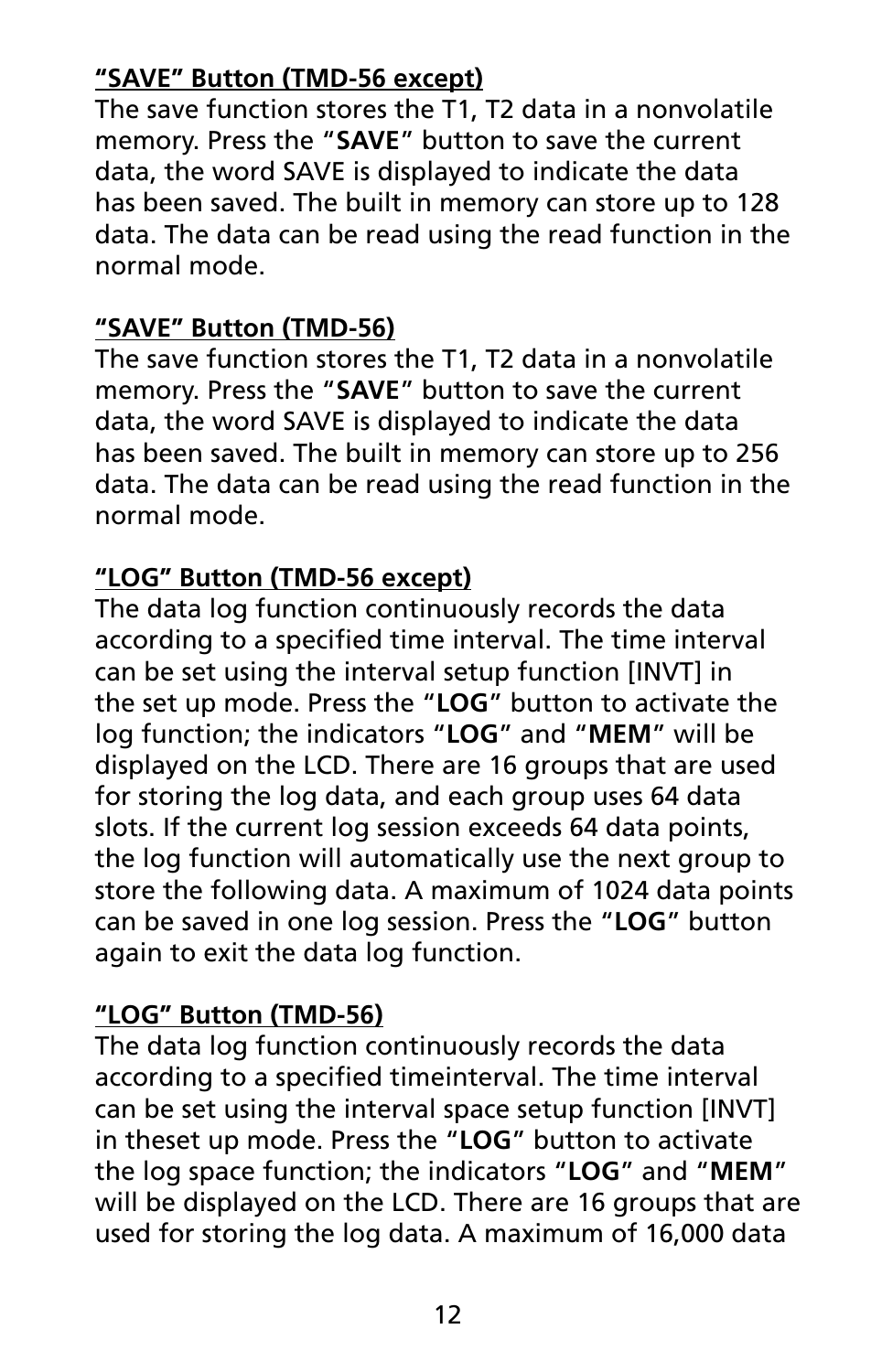point can be saved in one log session. Press the "**LOG**" button again to exit the data log function.

#### **"CLR ?" Button**

The CLR function clears all the saved and logged data in memory. When the "**CLR**" button is pressed, indicator "**MEM**" is displayed and the "**CLR**" on upper-right of LCD will blink. Pressing the "**ENTER**" button printed on the overlay in white will clear all saved and logged data. Press "**ESC**" button to exit this function without clearing data.

### **"REL" Button (Main display)**

The relative value function can be used for comparing the saved reference value with other measurements. Press the "**REL**" button to store the current measurement as the reference value, and "**REL**" should be displayed on the right part of the LCD. The next measurement will display the current value compared to the reference value. Press "**REL**" button again to clear the reference value and deactivate the relative value measurement function.

#### **"APO" Button**

Press the "**APO**" button to turn the "**Auto power off**" function on or off. When this function is enabled, the indicator "**APO**" is shown at the upper left part of the LCD.When APO (Auto power off) is enabled, it will automatically turn the thermometer off no button is pressed for a period longer than the set time interval (the default time for APO is 5 minutes). Press power button to resume operation.

## **"TYPE" Button (Main display)**

Press this key to change the type of thermocouple in the main display (K/J/T/E/R/S/N). If the inputs of the main and second display are the same, then pressing this key will change the thermocouple type for both displays.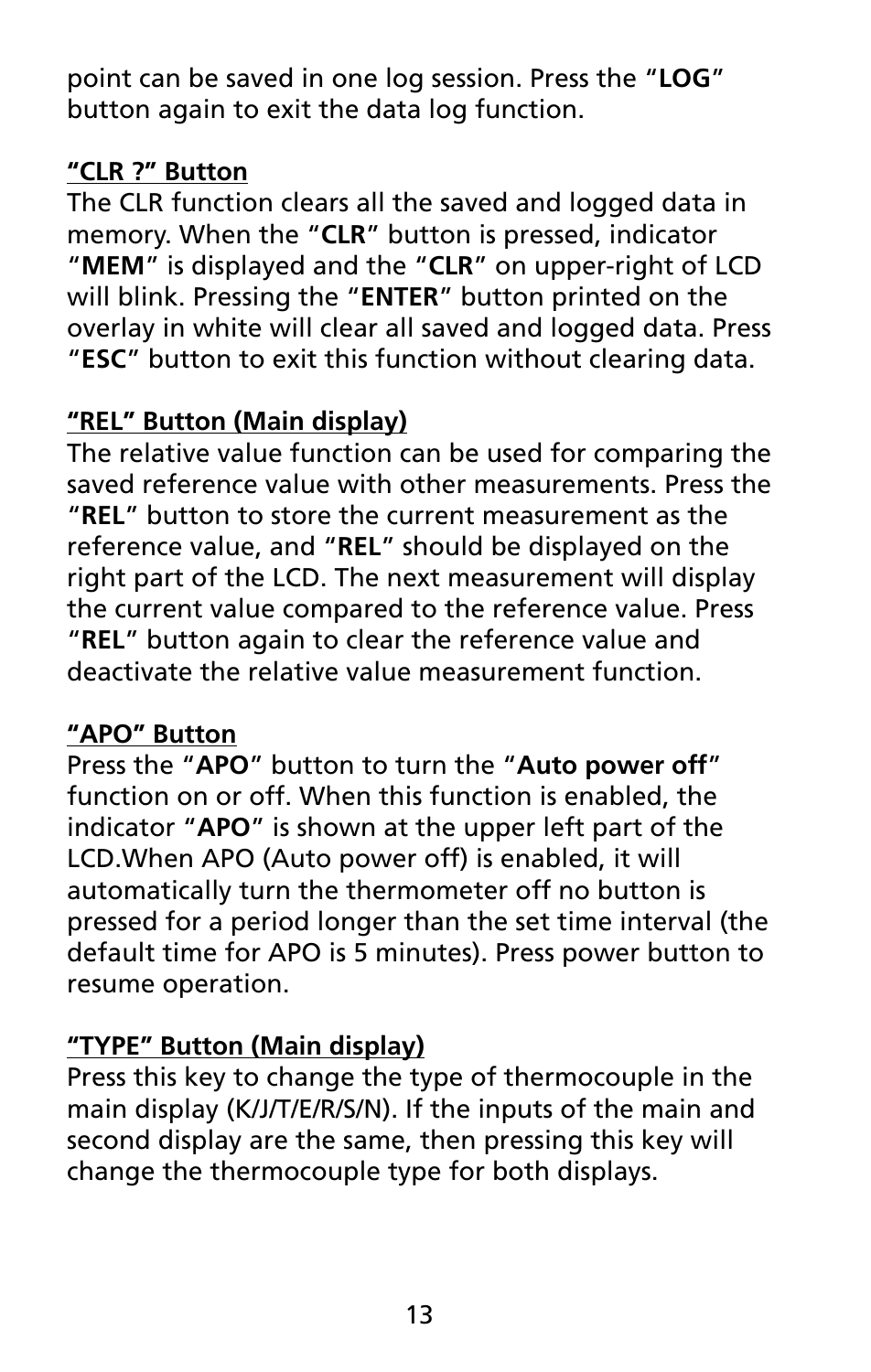#### **"TYPE" Button (Second display)**

Press this key to change the type of thermocouple in the second display (K/J/T/E/R/S/N). If the inputs of the main and second display are the same, then pressing this key will change the thermocouple type for both displays.

## **Setup Mode**

The following functions can only be use in the setup mode.

#### **"[LIMITS]" Button (Hi/Lo limit setting)**

Press the "**LIMITS**" button to enter the Hi/Lo limit setup function. The words "**LIMIT**" and "**Hi**" will be flash on the LCD along with the previous value for the Hi limit. Enter the new Hi limit value using the number keys printed in white on the overlay.The resolution of Hi/Lo limit setup is 1 count. The "**-**" button (same button as the ESC) can be used to enter negative values. Press the "**ENTER**" button to confirm the new limit. You will then be prompted to enter a new Lo limit value. Enter the new value and then press enter to finish setup of limits.

#### **"[INVT]" Button (Interval time setting)**

To setup the time interval for the log function, press the "**[INVT]**" button. The indicator "**INV**" will blink on the top-right of the LCD and the previous interval is displayed. Press the number buttons printed in white on the overlay to change the time interval. Setting is from left to right of the following format (HH:MM:SS). Press the overlay "**ENTER**" button to confirm. To exit this function, press the ESC button.

**HH:** interval Hour (0~23) **MM:** interval Minute (0~59) **SS:** interval Second (0~59) **MAX:** 23:59:59 **MIN:** 00:00:01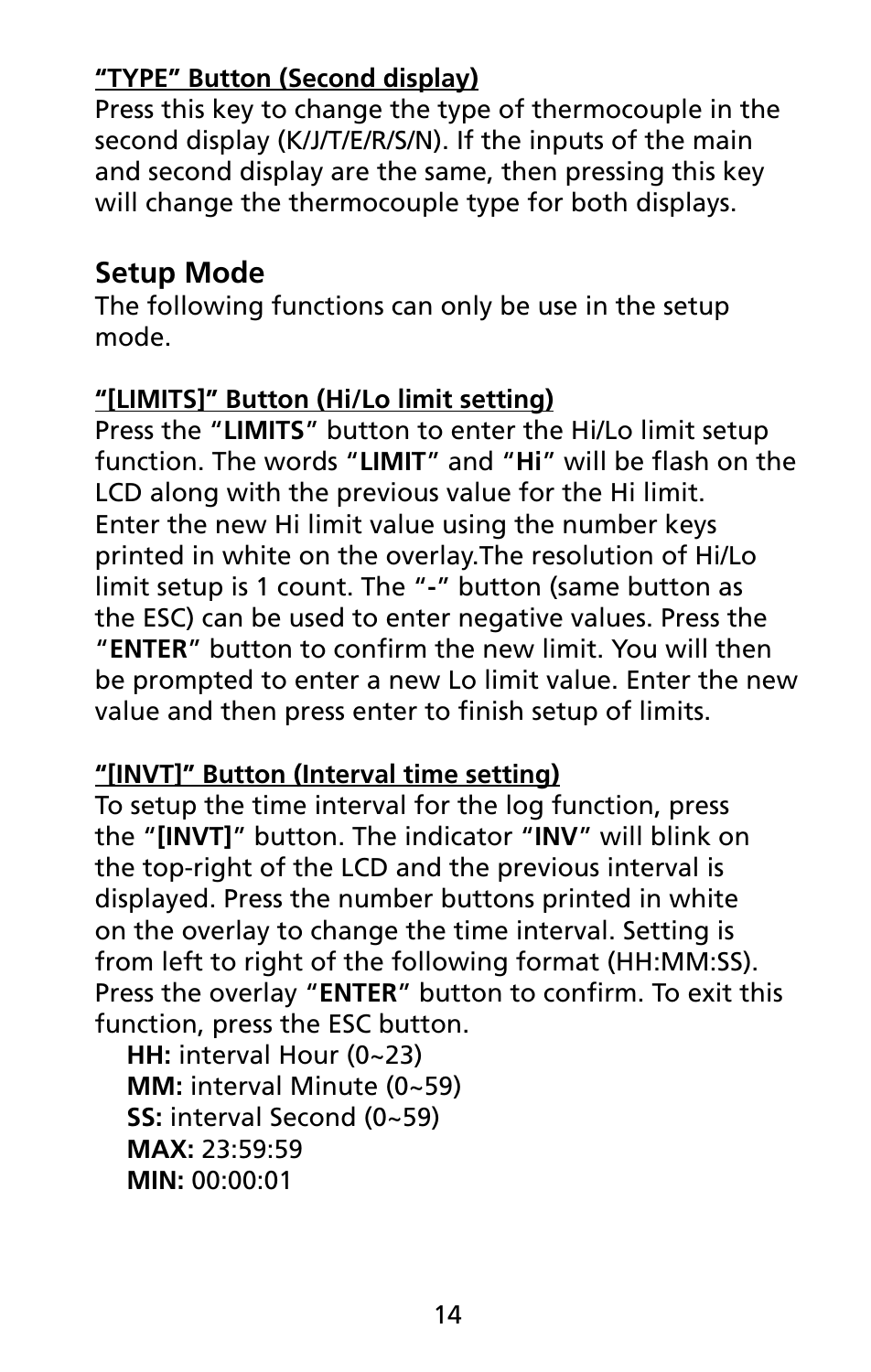#### **"APO" Button (Auto power off time setting, min. 1 minute)**

Use this function to change the time for the auto power off (APO) function. Press the "**APO**" button in setup mode, and the indicator "**APO**" and the current time will flash on the LCD. The default time for APO is 5 minutes. Press the number button printed in white on the overlay to set the APO time. Press the overlay "**ENTER**" button to confirm. To exit this function without changing the setting, press the "**ESC**" button.

**MAX:** 19999 minutes **MIN:** 0001 minutes

#### **"[OFS]" Button (Thermocouple offset adjust)**

When the main display input is T1 and a thermocouple is connected, the instrument can adjust the offset of the thermocouple. The same can be done for T2 when on the main display. In the setup mode, press this button to enter the thermocouple Offset Setup Function (OFS) and the indicator CAL should be displayed on the top-right of the LCD and the current setting is also shown. Press the number buttons printed in white on the overlay to change the offset of the thermocouple. The resolution of the setup is 0.1°. Press the "**-**" button to set a negative value. Press the overlay "**ENTER**" button to confirm. MAX: ±1999.9 °C/°F.

### **"[TIME]" Button (System time setting)**

To set the system time, press the "**[TIME]**" button in the setup mode. The third display should show the current date and time with the year flashing. Enter the new value from left to right in the following format YY:MM:DD and HH:MM:SS. Press the number buttons printed in white on the overlay to set the system date and time. Press the "**ENTER**" button to confirm. Exit this function by pressing "**ESC**" button.

#### **Error messages**

When the meter appears wrong messages such as Err-01, Err-02 and Err-03.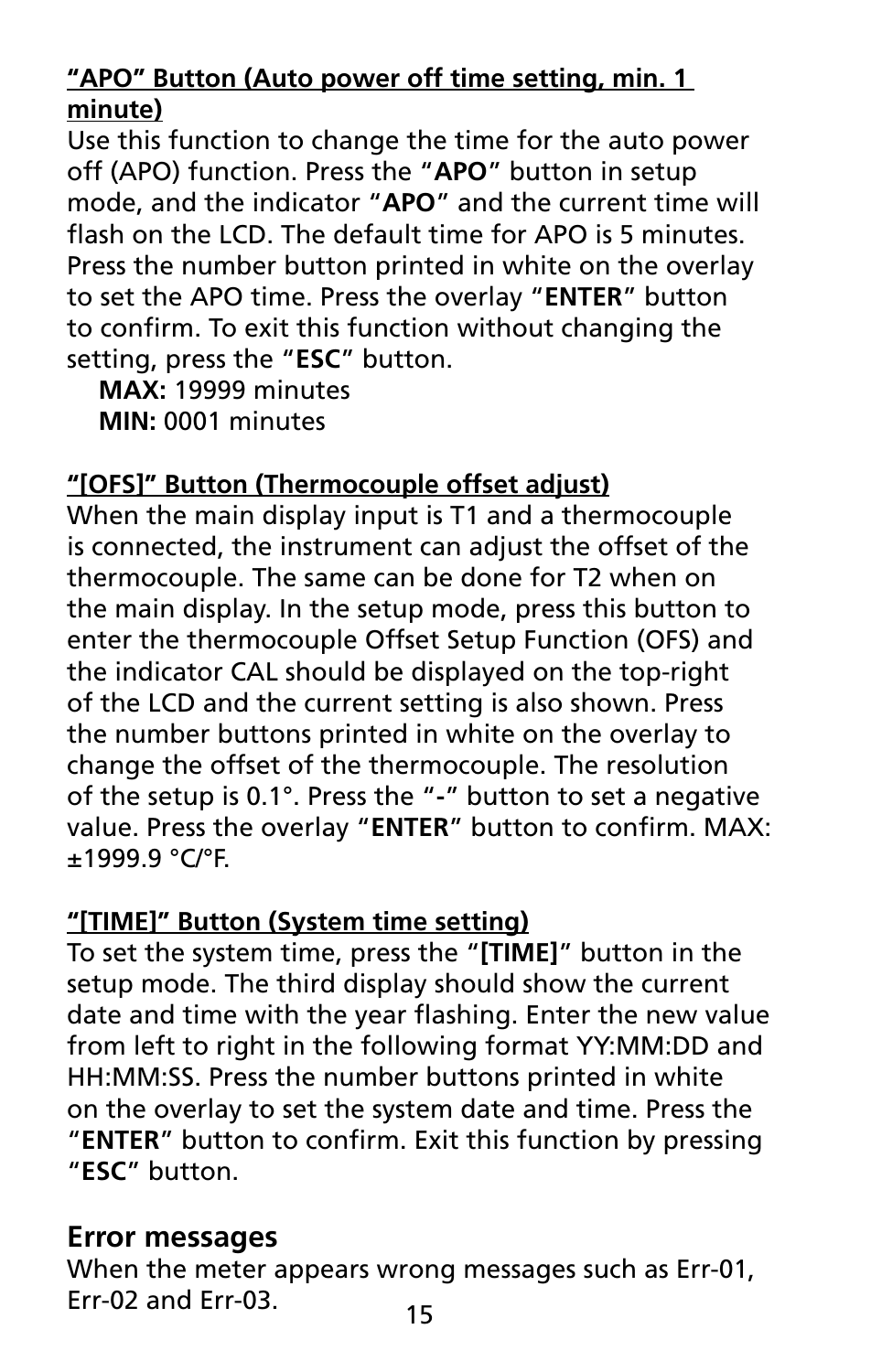- **Err-01:** In the "**SAVE**" mode, if memory is full, the lower right display will show Err-01. If you would like to record the new value. Please clear all old records.
- **Err-02:** In the "**LOG**" mode, if memory is full, the lower right display will show Err-02. If you would like to record the new value. Please clear all old records.
- **Err-03:** In the "**READ LOG**" and "**READ SAVE**" mode, when the main display shows 6208 and the lower right display shows "**OL, Err-03**". Which means that there might appear two situations:
	- 1. There is no data in the memory.
	- 2. The memory is full, and the meter will warn the user this is the last sample.

## **SPECIFICATION**

## **Electrical**

**Temperature Scale:** Celsius or Fahrenheit user-selectable

#### **Measurement Range:**

| <b>Thermocouple</b><br><b>Type</b> | Range                               |
|------------------------------------|-------------------------------------|
| K-TYPE $(0.1^\circ)$               | -200°C to 1372°C (-328°F to 2501°F) |
| J-TYPE $(0.1^\circ)$               | -210°C to 1200°C (-346°F to 2192°F) |
| T-TYPE $(0.1^\circ)$               | -200°C to 400°C (-328°F to 752°F)   |
| E-TYPE $(0.1^{\circ})$             | -210°C to 1000°C (-346°F to 1832°F) |
| $R-TYPE(1°)$                       | 0°C to 1767°C (32°F to 3212°F)      |
| S-TYPE $(1^{\circ})$               | 0°C to 1767°C (32°F to 3212°F)      |
| N-TYPE $(0.1^{\circ})$             | -50°C to 1300°C (-58°F to 2372°F)   |

\*Based on the ITS-90 temperature standard. According to temperature standard ITS-90.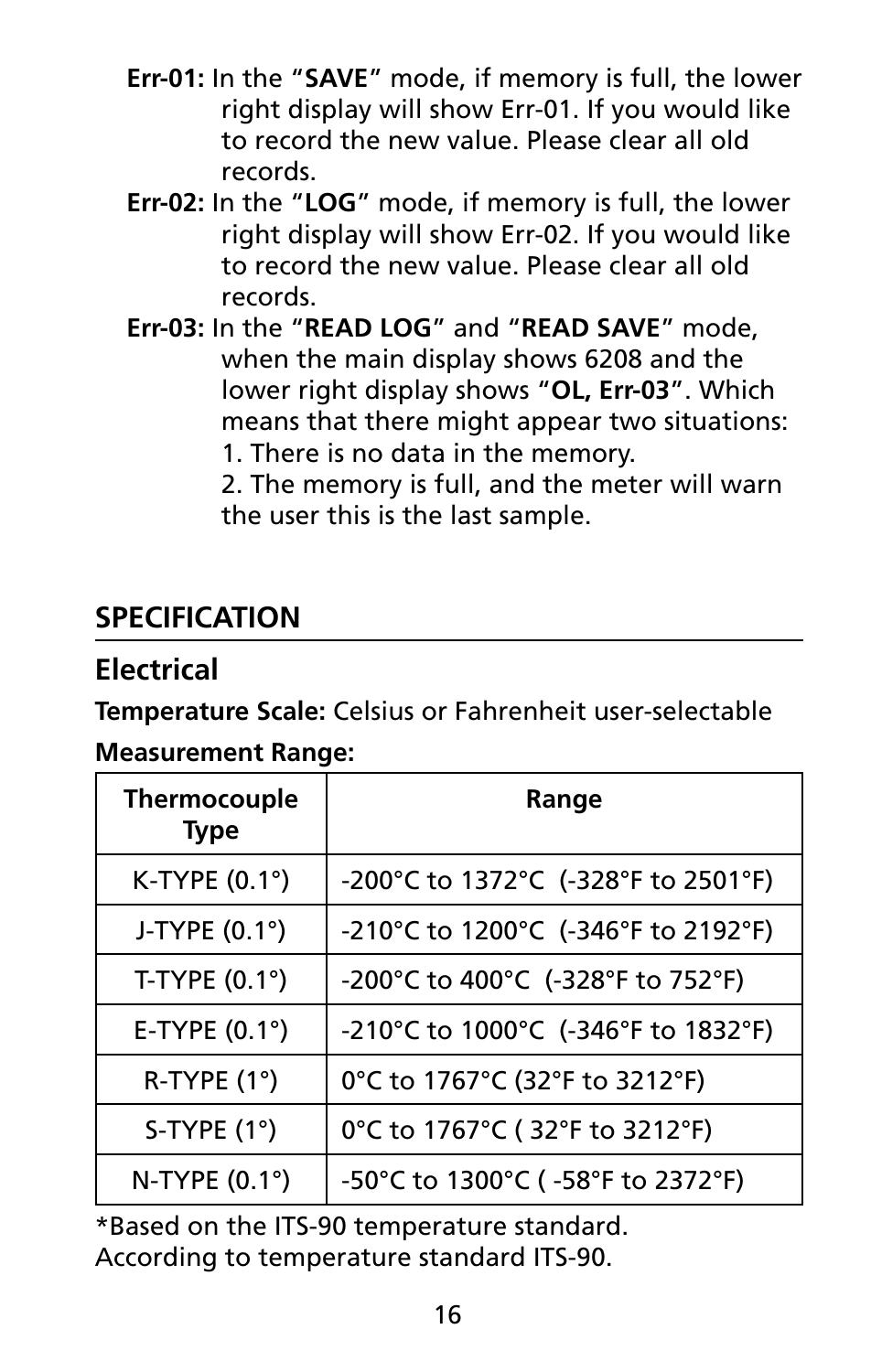**Accuracy:**

| K/J/T/E-TYPE                                     |                 |  |
|--------------------------------------------------|-----------------|--|
| $\pm (0.05\% \text{ rda} + 0.3\degree \text{C})$ | -50°C to 1372°C |  |
| $\pm (0.05\% \text{ rda} + 0.7\degree \text{C})$ | -50°C to -210°C |  |
| $\pm (0.05\% \text{ rdq} + 0.6\degree F)$        | -58°F to 2501°F |  |
| $\pm (0.05\% \text{ rdq} + 1.4\degree F)$        | -58°F to -346°F |  |
| N-TYPE                                           |                 |  |
| $\pm (0.05\% \text{ rda} + 0.8\degree \text{C})$ | -50°C to 0°C    |  |
| $\pm (0.05\% \text{ rdq} + 0.4\degree \text{C})$ | 0°C to 1300°C   |  |
| $\pm (0.05\% \text{ rdq} + 1.6\degree F)$        | -58°F to 32°F   |  |
| $\pm (0.05\% \text{ rdq} + 0.8\degree F)$        | 32°F to 2372°F  |  |
| <b>R/S-TYPE</b>                                  |                 |  |
| $\pm (0.05\% \text{ rdq} + 2^{\circ}\text{C})$   | 0°C to 1767°C   |  |
| $\pm (0.05\% \text{ rdq} + 4\degree F)$          | 32°F to 3212°F  |  |

| Temperature<br>Coefficient | 0.1 times the applicable accuracy<br>specification per °C from 0°C to18°C<br>and 28°C to 50°C (32°F to 64°F and<br>82°F to 122°F). |
|----------------------------|------------------------------------------------------------------------------------------------------------------------------------|
|                            | Input Protection   24V dc or 24V ac rms maximum input<br>Voltage on any combination of input<br>pins.                              |

## **Environmental**

| Ambient<br><b>Operating</b><br>Ranges | 0°C to 50°C (32°F to 122°F) <80% R.H.   |
|---------------------------------------|-----------------------------------------|
| Storage<br>Temperature                | -20°C to 60°C (-4°F to 140°F) <70% R.H. |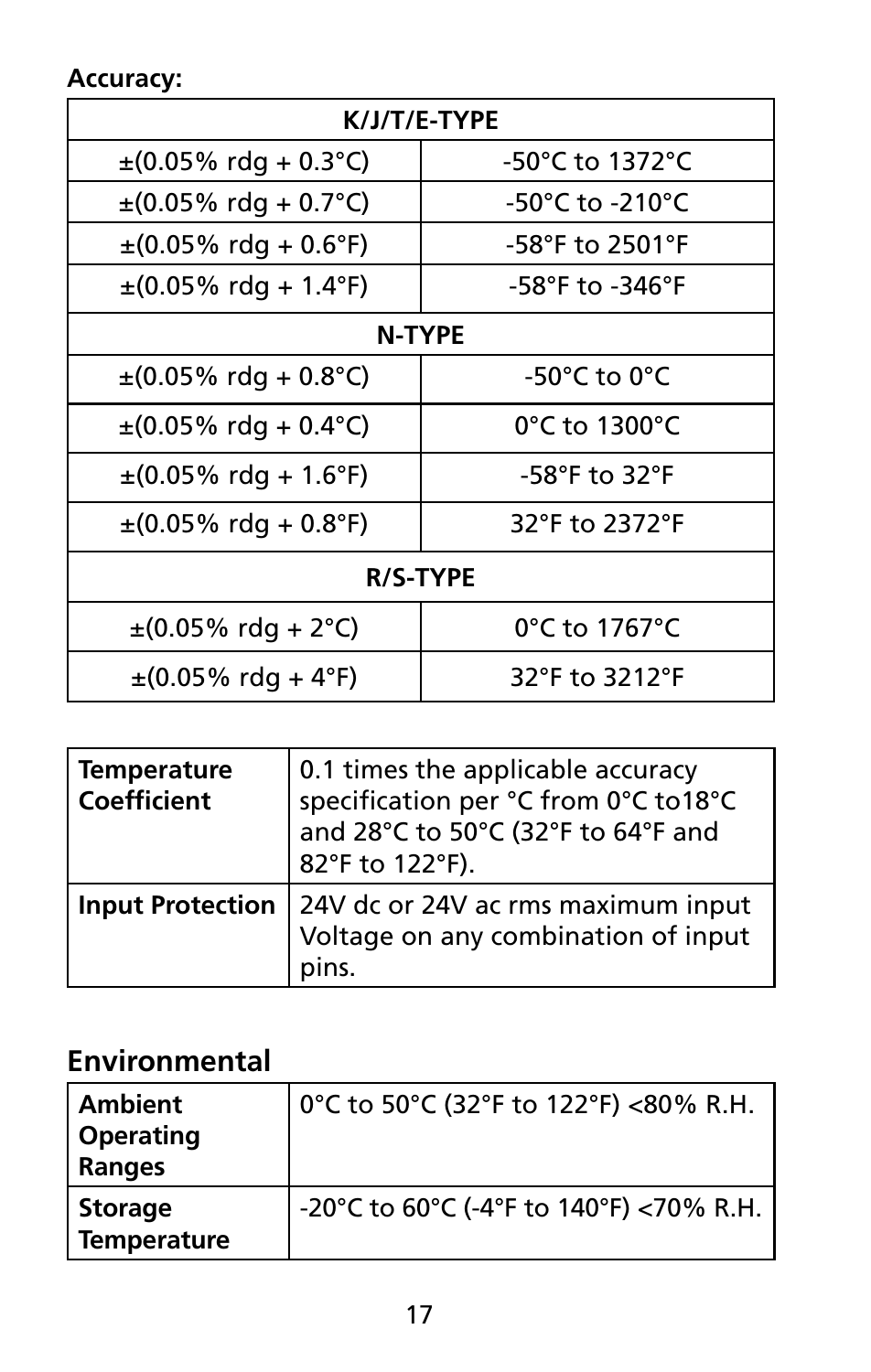# **General**

| <b>Display</b>                                                          | Main, Second, Third: The Main and<br>Second display panels are<br>4 1/2 digit liquid crystal display (LCD)<br>with maximum reading<br>of 19999, these panels are used for is<br>playing the value of<br>T1 or T2. The Third panel displays the<br>date, time, or the<br>difference value of T1 to T2. When<br>the input measurement is<br>overloaded, the following is displayed<br>"------". |
|-------------------------------------------------------------------------|-----------------------------------------------------------------------------------------------------------------------------------------------------------------------------------------------------------------------------------------------------------------------------------------------------------------------------------------------------------------------------------------------|
| Overload                                                                | "----.-" or "OL" is display                                                                                                                                                                                                                                                                                                                                                                   |
| <b>Battery</b>                                                          | 4 X 1.5V AAA                                                                                                                                                                                                                                                                                                                                                                                  |
| <b>Battery Life</b>                                                     | 120 hours typical with carbon zinc<br>battery.                                                                                                                                                                                                                                                                                                                                                |
| <b>External Power</b><br>(TMD-56)<br>* Not included in<br>the packaging | DC IN: 12Vdc, 150mA (TMD-56)<br>Polarity:⊖————⊙<br><b>DC Jack Size:</b><br>Inner diameter $1.35 +/- 0.1$ mm<br>Outer diameter 3.50 +/- 0.1 mm                                                                                                                                                                                                                                                 |
| <b>Reading Rate</b>                                                     | 2.5 time per second.                                                                                                                                                                                                                                                                                                                                                                          |
| <b>Dimensions</b>                                                       | 160 mm (H) x 83 mm (W) x 38 mm (D);<br>6.3 in (H) x 3.3 in (W) x 1.5 in (D).                                                                                                                                                                                                                                                                                                                  |
| Weight                                                                  | Approx. 365g (0.8lb) including<br>batteries.                                                                                                                                                                                                                                                                                                                                                  |
| <b>Supplied Wire</b>                                                    | 4 feet type "K" thermocouple<br>bead wire (Teflon tape insulated).<br>Maximum insulation temperature<br>260°C (500°F).<br>Wire accuracy $\pm 2.2^{\circ}$ C or $\pm 0.75$ % of<br>reading (whichever is greater) from<br>0°C to 800°C (32 °F to 1472°F).                                                                                                                                      |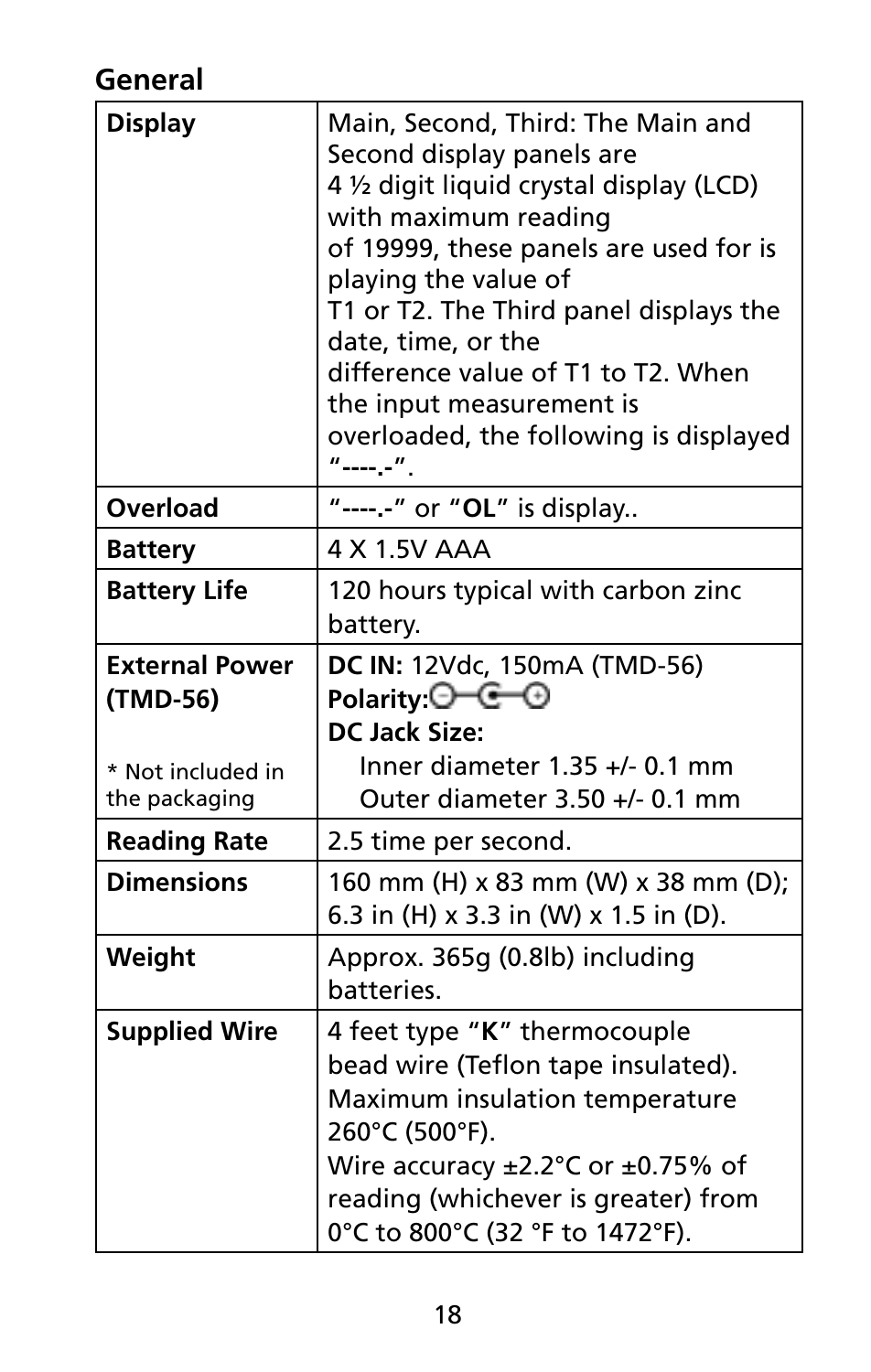**Wire Communication Protocol**

## **Wireless Features**

Frequency range 910~920MHz (TMD-55W) Low current consumption less than 1mA. The transmitting distance can reach 25M without magnetic interference.

# � - **EMC:** Conforms to EN61326-1.

This product complies with requirements of the following European Community Directives: 89/ 336/ EEC (Electromagnetic Compatibility) and 73/ 23/ EEC (Low Voltage) as amended by 93/ 68/ EEC (CE Marking). However, electrical noise or intense electromagnetic fields in the vicinity of the equipment may disturb the measurement circuit. Measuring instruments will also respond to unwanted signals that may be present within the measurement circuit. Users should exercise care and take appropriate precautions to avoid misleading results when making measurements in the presence of electronic interference.

## **MAINTENANCE AND REPAIR**

## �*WARNING*

*To avoid possible electrical shock, disconnect the thermocouple connectors from the thermometer before removing the cover.*

## **Installing and Replacing Battery**

- A. Screw
- B. Battery Cover
- C. Battery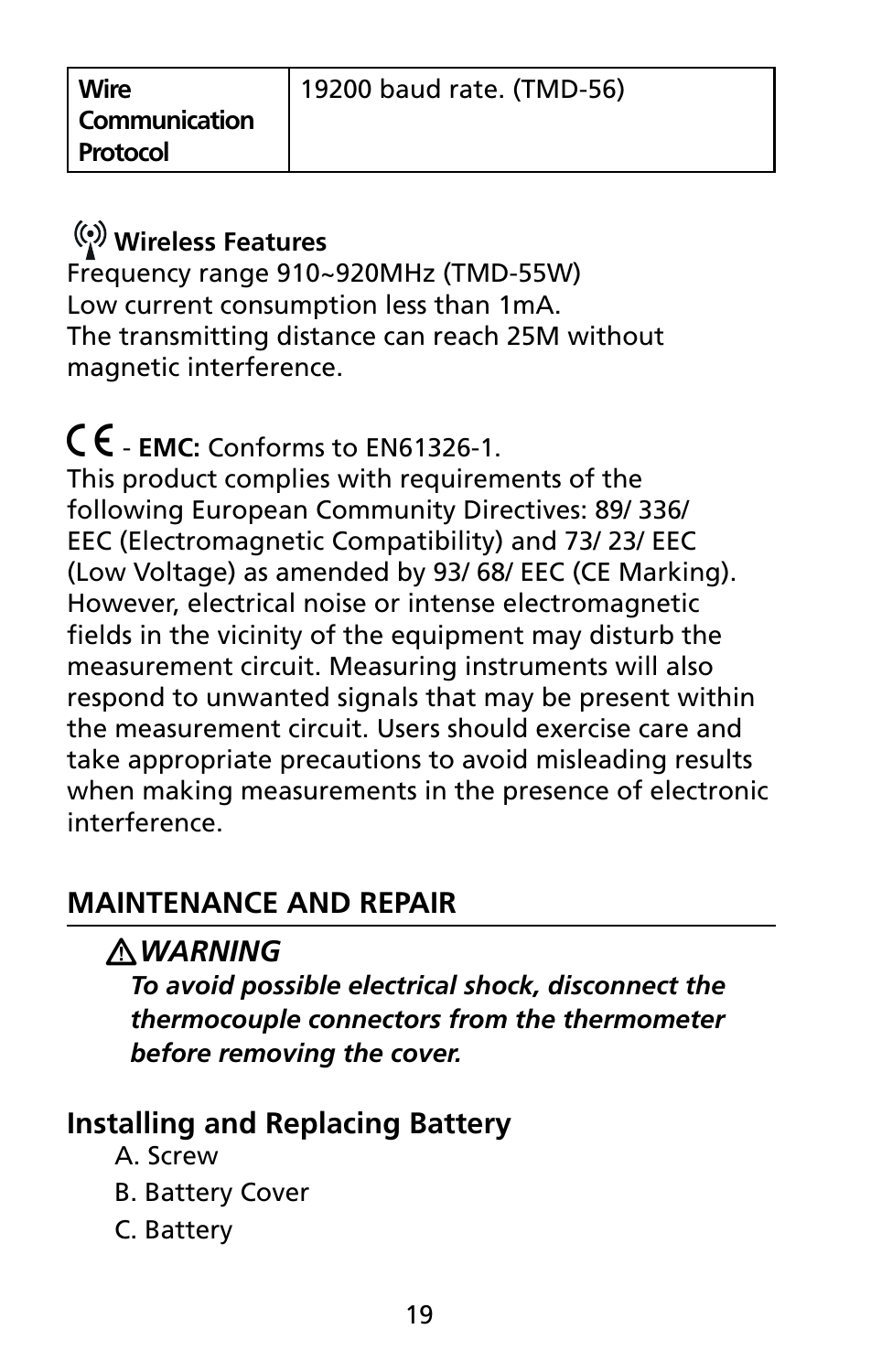

- 1. Power is supplied by 4pcs 1.5V (SIZE AAA) UM-4 R03.
- 2. The " $\overline{r}$ " appears on the LCD display when replacement is needed. To replace battery remove screw from back of meter and lift off the battery cover.
- 3. Remove the batteries from the battery compartment and replace them with new ones.
- 4. When not use for long time, remove the battery.
- 5. Do not store the unit in place with temperature and humidity beyond the recommended storage temperature.

#### **Cleaning**

Periodically wipe the case with a damp cloth and detergent, do not use abrasives or solvents.